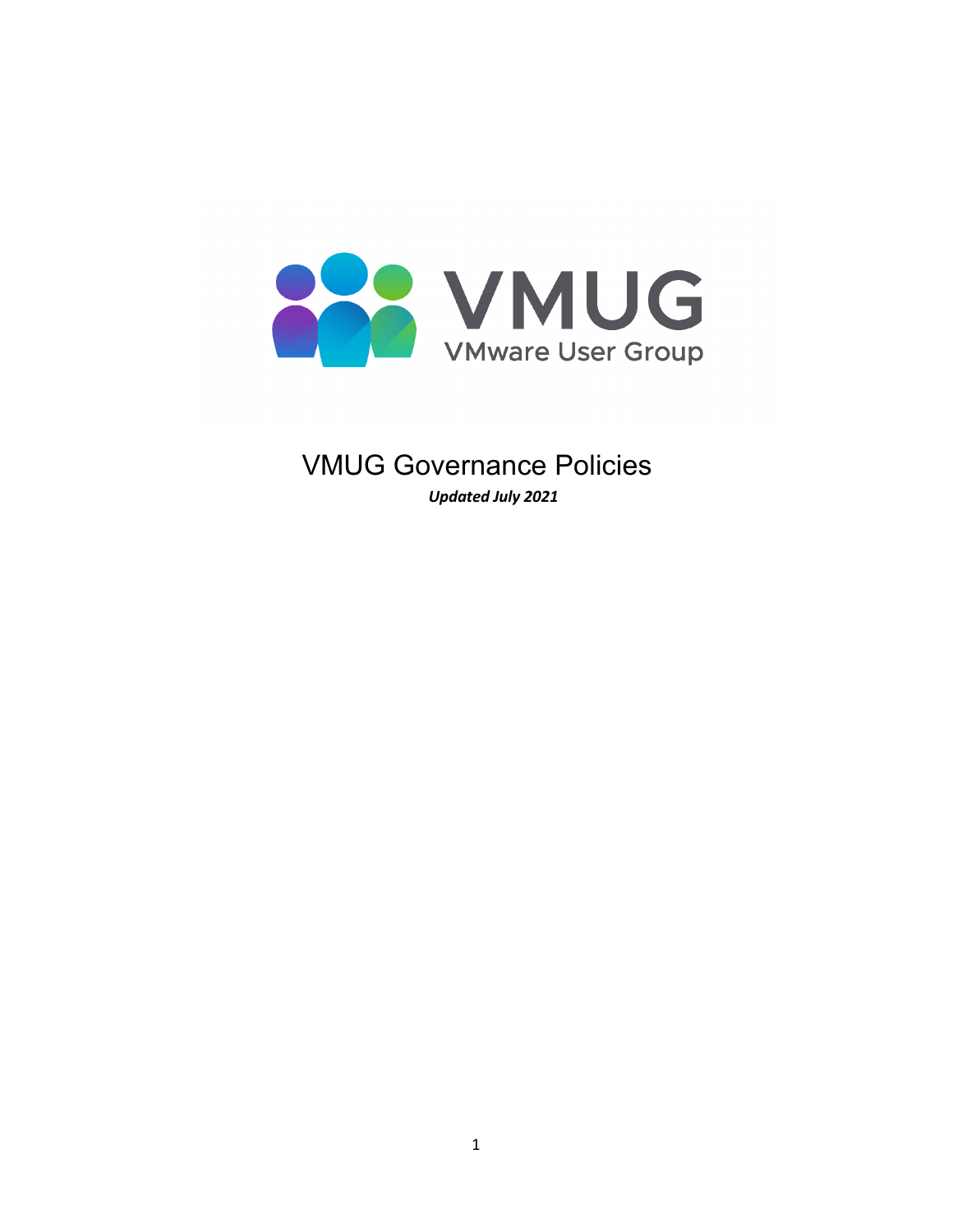#### Article I - VMUG Board Structure and Duties

#### **Section I – Board Obligations to the Members**

The Board will govern with a style that emphasizes outward vision rather than an internal preoccupation, encouragement of diversity in viewpoints, strategic leadership more than administrative detail, clear distinction of Board and staff roles, collective rather than individual decisions, future rather than past or present, and proactivity rather than reactivity.

#### **More specifically, the Board will:**

- A. Operate in all ways mindful of its director obligation to the Members. It will allow no officer, individual, or committee of the Board to hinder or be an excuse for not fulfilling this commitment.
- B. Enforce upon it whatever discipline is needed to govern with excellence
- C. Direct, control, and inspire VMUG with thoughtful establishment of the broadest organizational policies reflecting the Board's values and perspectives. The Board's major focus will be on the intended long-term impacts outside the operating organization (aims/ends), not on the administrative means of attaining those effects
- D. Cultivate a sense of group responsibility. The Board, not the staff, will be responsible for excellence in governing. The Board will be an initiator of policy, not merely a reactor to staff initiatives. The Board will use the expertise of individual members to enhance the knowledge and ability of the Board as a body, rather than to substitute their individual judgments for the Board's values
- E. Monitor and discuss the Board's process and performance at each meeting

The work of the Board is to serve as directors for the Members in determining and demanding appropriate organizational performance. To distinguish the Board's own unique work from the work of its staff, the Board will concentrate its efforts on the following work:

- A. The link between VMUG and the Members, providing ongoing assessment of member needs and VMUG's alignment with those needs
- B. Written governing policies which, at the broadest levels, address:
	- a. Organizational impacts, benefits, outcomes, recipients, and their relative worth
	- b. Executive Limitations: monitoring the delegation of power and authority by the Executive Director and staff and providing regular assessment of their performance
	- c. Description of how the Board conceives, carries out, and monitors its own tasks
	- d. Basic organizational structure of both the Board and VMUG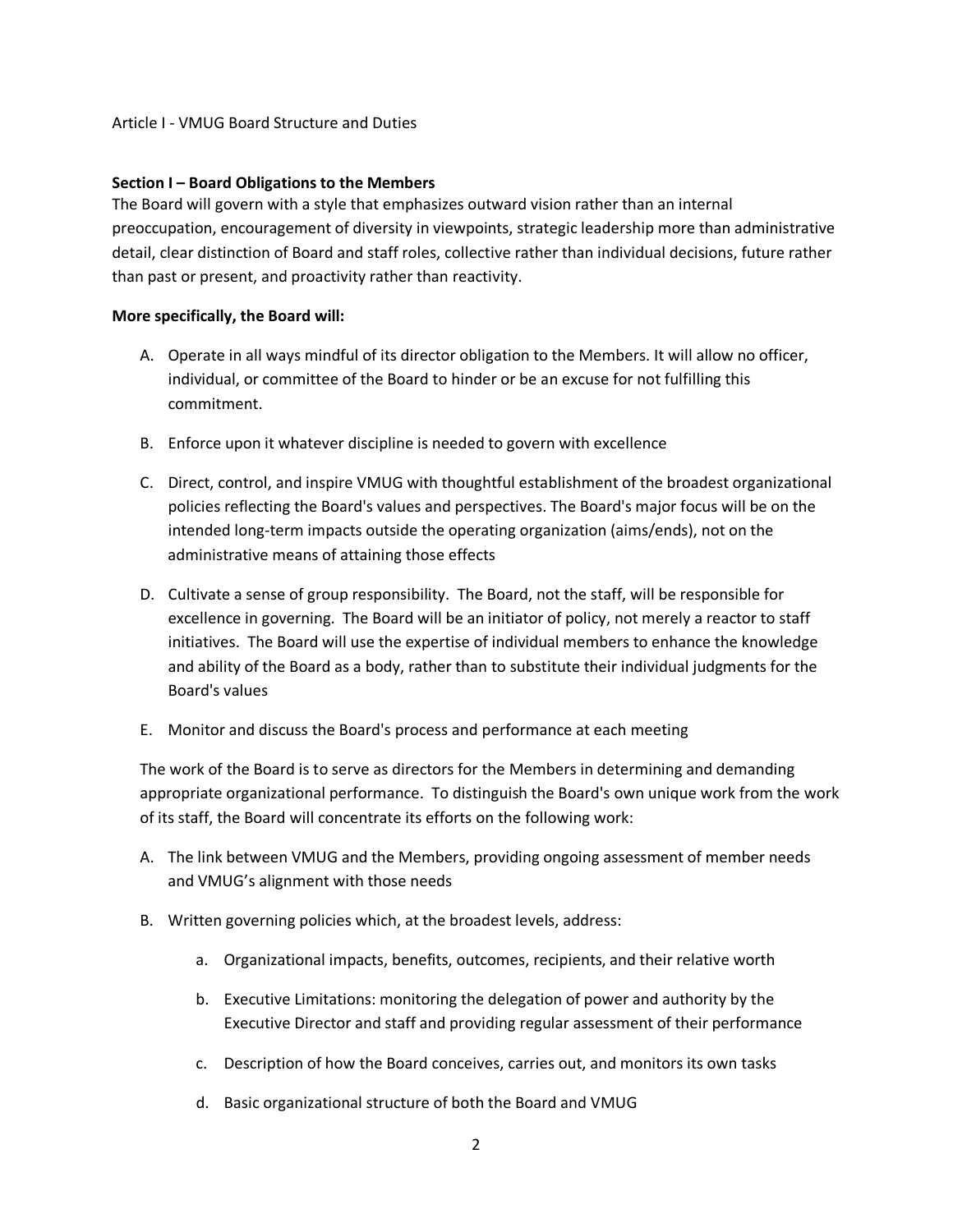- e. The development and maintenance of a strategic plan
- f. VMUG's strategic relationship with VMware and its partners
- C. To facilitate successful operation of VMUG through the creation and effective use of bylaws, Board Policies, and other Board processes
- D. To ensure effective succession planning and volunteer recruitment and development to sustain the successful leadership of VMUG membership with qualified potential candidates for election to open positions on the Board
- E. Additional items that need to be documented but do not fit in the previous sections

# **Section II - VMUG Board Members Code of Conduct and Conflict of Interest Policy**

**Purpose**: The purpose of this policy is to protect the best interests of VMUG and is intended to enable VMUG to deal openly and fairly with actual and potential conflicts of interest that may arise.

The Board expects of itself and its members ethical and businesslike conduct. This commitment includes proper use of authority and appropriate decorum in group and individual behavior when acting as Board members.

### **Policy:**

All interested persons (defined below) are expected to use good judgment, to adhere to high ethical standards, and to conduct their affairs in such a manner as to avoid any actual or potential conflict between their personal interests and those of VMUG. A conflict of interest exists when the loyalties or actions of an individual are divided between the interests of VMUG and the interest of the individual. Both the fact and the appearance of a conflict of interest should be avoided.

VMUG interested persons must represent un-conflicted loyalty to the interests of the organization and all members. This accountability supersedes any individual's personal conflicting loyalties that may arise, as well as the personal interest of an individual when acting as a consumer or provider of VMUG's services. VMUG understands that relationships and affiliations have potential for both conflicts of financial interest and loyalties to exist and encourages all interested persons to disclose relationships and affiliations that might result in future conflicts, such as serving on other organization's leadership teams, and arrangements with organizations VMUG may do business with. Open discussion of such situations allows for more timely and informed discussions.

Board members must avoid any conflict of interest with respect to their fiduciary responsibility:

A. There must be no self-dealing or any conduct of personal business or personal services between any Board member and VMUG except as procedurally controlled to assure openness, competitive opportunity and equal access to "inside" information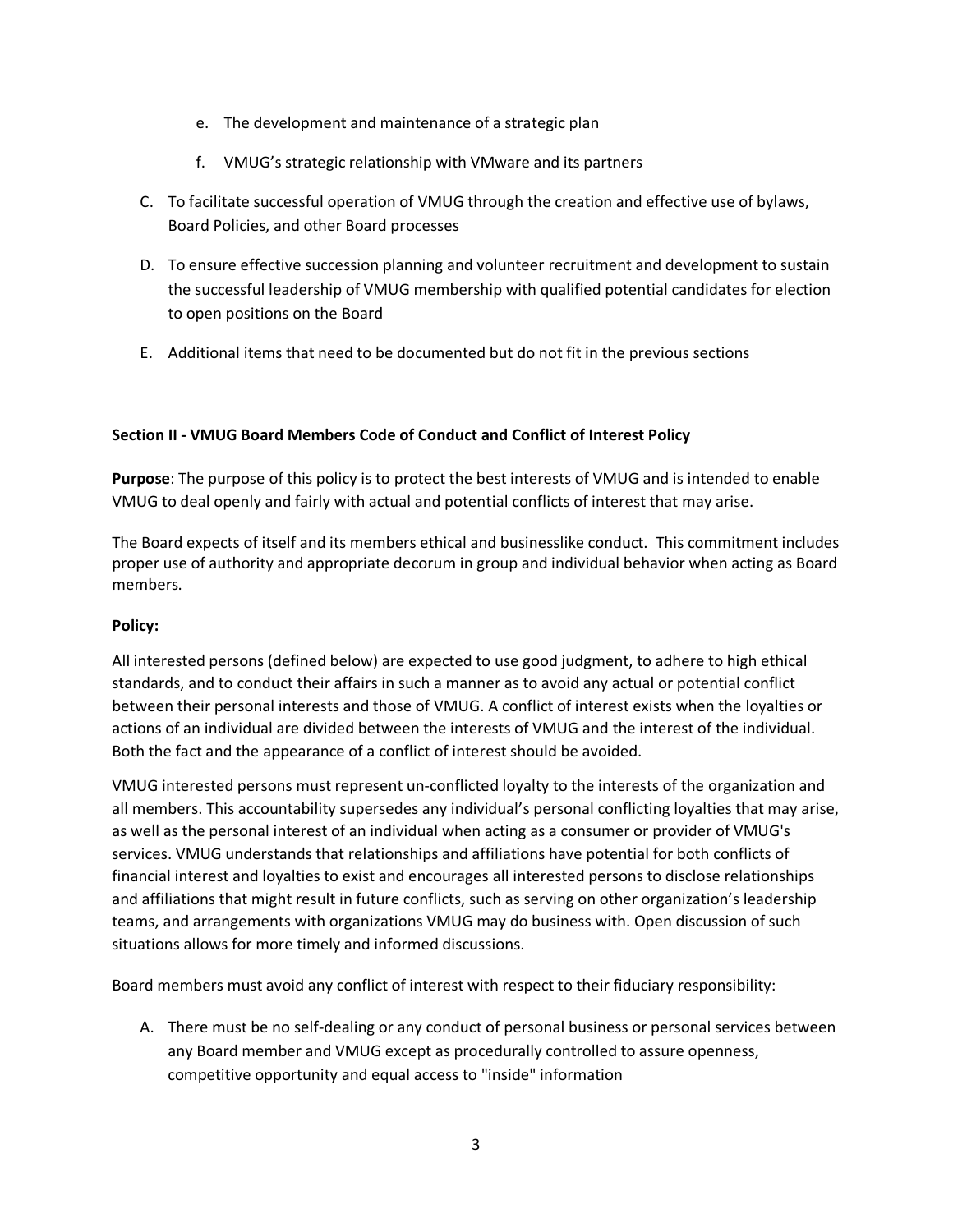- B. No member shall receive compensation for any of their activities for VMUG, except for approved reasonable expenses incurred in accordance with the VGPs. Compensation includes substantial gifts or favors for themselves, immediate family members or close associates, beyond accepted provisions to all board members on behalf of VMware during board and leadership events, typically to include group meals, travel, or lodging
- C. Should a Board member be considered for staff employment, the Board member must temporarily withdraw from Board deliberation, voting, and access to applicable Board information, until which time the hiring decision is complete
- D. Relating to any actual or possible conflict of interest, an interested person must disclose the existence of the interest and be given the opportunity to disclose all material facts to the directors and members of committees with governing board delegated powers considering the proposed transaction or arrangement. The remaining board or committee members shall decide if a conflict of interest exists

# **Definitions:**

Interested person -- Any VMUG officer, VMUG director, volunteer serving in any VMUG function (e.g. committee, UserCon, task force, etc.) or any VMUG staff member.

Financial interest -- A person has a financial interest, if the person has, directly or indirectly, ownership, investment or a compensation arrangement with an organization with which VMUG conducts business. Compensation includes direct and indirect remuneration, as well as gifts or favors that are not insubstantial. A financial interest is not necessarily a conflict of interest. A person who has a financial interest may have a conflict of interest only if the Board decides that a conflict of interest exists, in accordance with this policy.

Conflict of Loyalty – A conflict in which an interested person may be influenced by an affiliation with an entity for which a matter is being decided.

### **Procedures to Address:**

**Duty to Disclose** -- An interested person must disclose the potential or existence of a conflict (financial interest or conflict of loyalty), to the appropriate person as noted below based on the individual's role and be given the opportunity to disclose all material facts.

- Member of the Board raises it to Secretary/Treasurer
- Committee member raises to chair of committee; Committee chair will inform Governance Committee for resolution
- Volunteer raises to VMUG HQ
- Staff member raises to Executive Director
- Secretary/Treasurer raises to President

The appropriate party will determine the approach for evaluating the conflict.

**Recusal** -- Any interested person may recuse himself or herself at any time from involvement in any decision or discussion in which he or she believes that he or she may have a conflict of interest, without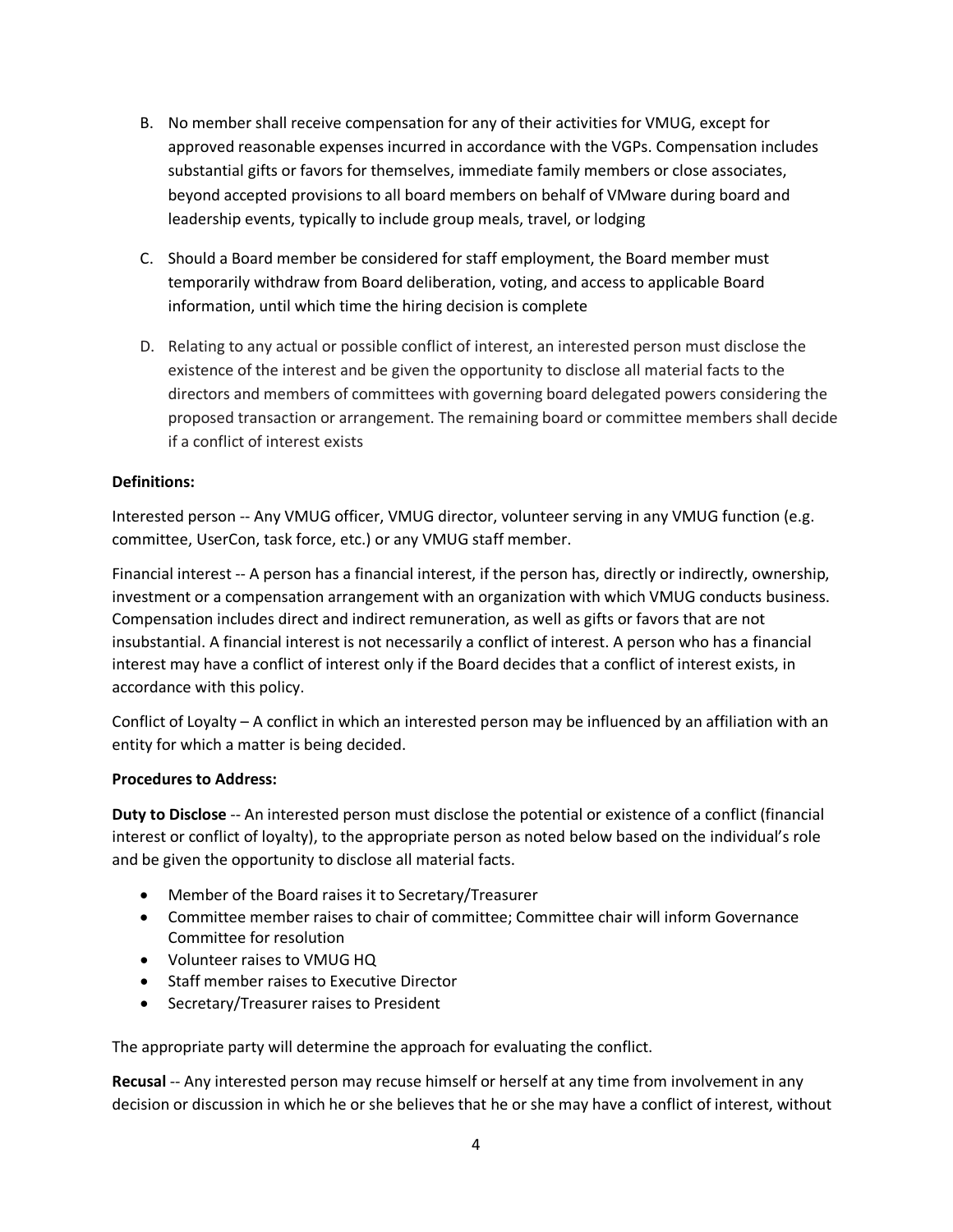going through the process for determining whether a conflict of interest exists. If an individual believes an interested person has a conflict that he or she has not raised, they may raise it accordingly and ask an individual to recuse himself or herself.

**Determining Whether a Conflict of Interest Exists** -- After disclosure that a potential conflict exists and all material facts, and after any discussion with the interested person, the appropriate party makes a recommendation to the Board to decide if a conflict of interest exists. If the interested person is a Board member, he/she shall leave the discussion while the determination of a conflict of interest is discussed and voted upon. If it is agreed that conflict exists, the Board will make a recommendation on how to address and/or remove the potential conflicts, which may include:

- Removal from a decision and/or discussion in which the individual cannot avoid conflict,
- Suspension from position until conflict is resolved/removed
- Removal from position if conflict is against code of ethics and/or cannot be removed

# **Violations of the Conflict of Interest Policy**

- a. If there is reasonable cause to believe an interested person has failed to disclose actual or possible conflicts of interest, the appropriate party shall inform the interested person of the basis for such belief and afford an opportunity to explain the alleged failure to disclose
- b. If after hearing the response and making any further investigations if necessary, the Board determines the interested person has failed to disclose an actual conflict of interest, it shall take appropriate corrective action.

# **Section III – Strategic Relationship with VMware**

VMware and VMUG recognize the mutual benefit of their partnership and agree to observe the following guiding principles of this partnership.

- A. VMUG and VMware will work together to proactively encourage membership in VMUG, endorse the credibility of VMUG, and appropriately feature VMUG in marketing and promotional materials
- B. VMUG and VMware will work together to foster the appropriate levels of VMware involvement in VMUG meetings, program decisions, activities, and share information in good faith which may affect the livelihood of such activities
- C. VMUG and VMware will establish and maintain clear roles and responsibilities for each organization, with respect to the partnership
- D. VMUG and VMware will be responsive and follow through on commitments by:
	- a. Delivering timely responses to requests
	- b. Provide appropriate liaisons to each other's organization to facilitate responsiveness
	- c. Provide consistent support and commitment through each organizations' representatives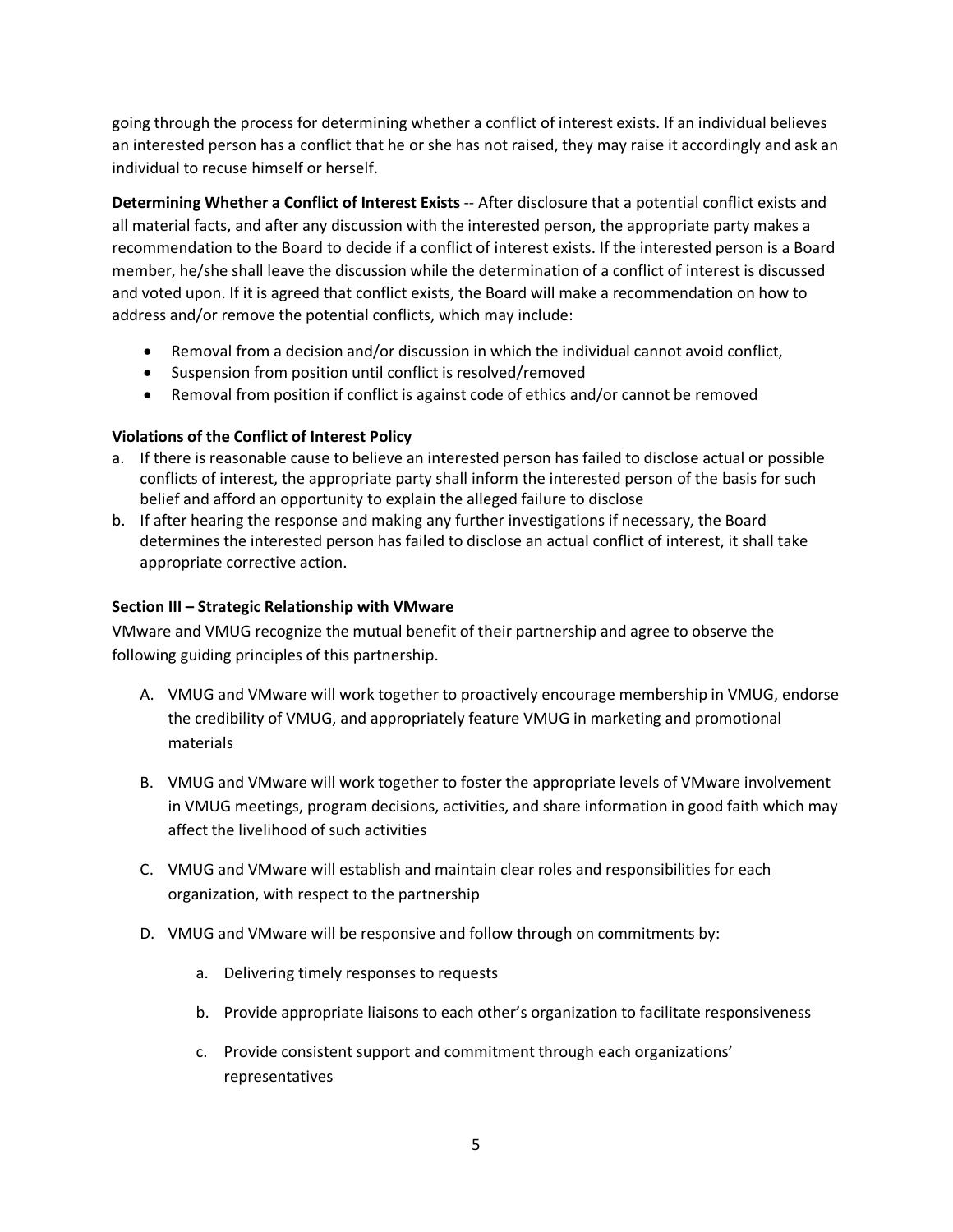- d. Ensure senior executive awareness and meeting participation between VMUG and VMware
- e. Maintain clear communications regarding the support VMware provides to the VMUG organization, including local groups
- f. Abide by mutually agreed upon guidelines for review and approval of collateral
- g. Establish agreed upon processes, policies, and procedures for planning joint activities between VMUG and VMware
- E. In the spirit of partnership, VMUG and VMware will maintain open and consistent dialogue to ensure awareness of news or information which may be vital to our membership
- F. In the interest of establishing and sustaining a true partnership, VMware and VMUG will agree to operate with a foundation of mutual trust

#### Article II – Governance Process

#### **Section I - VMUG Board Member Role**

- A. Attend all Board meetings and calls
- B. Be informed about VMUG's mission, services, policies, and programs
- C. Support the decisions of the Board in public (Speak with one voice)
- D. Make decisions that reflect the concerns of the membership as a whole
- E. Engage independent legal counsel in VMUG matters requiring such expertise
- F. Review agenda, consent agenda and all supporting materials prior to Board and committee meetings required for reference or approval.
- G. Serve on and attend committee meetings as necessary and offer to take on special assignments
- H. Suggest possible nominees to the Board who can make significant contributions to the work of the Board and VMUG
- I. Follow conflict of interest and confidentiality policies
- J. Refrain from making unreasonable requests of the staff
- K. Assist the Board in carrying out its fiduciary responsibilities and exercising financial stewardship and good business judgment in all VMUG affairs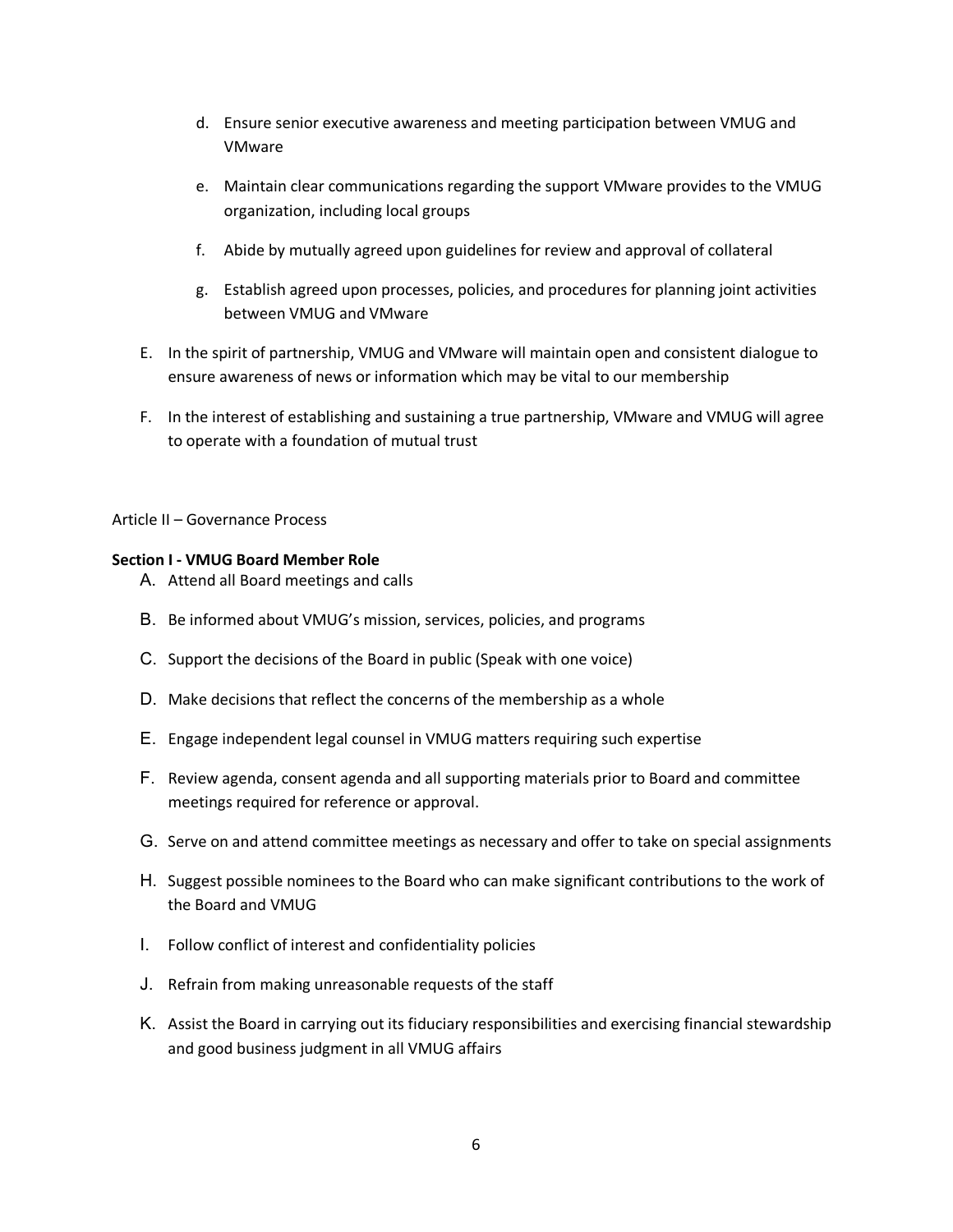L. Assist the Board in the orientation of new Board Members about the VMUG mission, services and policies

# **Section II – Officer Role Descriptions**

- A. President: The work of the President is, primarily, the integrity of the Board's process and, secondarily, occasional representation of the Board to outside parties. The President is the only Board member authorized to speak for the Board (beyond simply reporting Board decisions), other than in rare and specifically authorized instances
	- a. The work of the President is to ensure that the Board behavior is consistent with its own rules
	- b. The authority of the President consists in making decisions that fall within the topics covered by Board policies on Governance Process and the Board-Executive Director Relationship, except where the Board specifically delegates portions of this authority to others. The President is authorized to use any reasonable interpretation of the provisions in these policies
		- i. The President is empowered to chair Board meetings with all the commonly accepted power of that position
		- ii. The President has no authority to make decisions about policies created by the Board within Aims/Ends and Executive Limitations policy areas
		- iii. The President may represent the Board to outside parties in announcing Boardstated positions
	- c. The President will be responsible for preparing the agendas for Board meetings. Adequate time will be given for input from all Board members
- B. Vice President: The primary function of the Vice-President position is to prepare for assuming the role of President through an active orientation focusing on all aspects of the President's responsibilities. This includes, but is not limited to:
	- a. Becoming thoroughly familiar with the VMUG's mission, member services, and program offerings
	- b. Becoming thoroughly familiar with the Bylaws, VMUG Governance Policies and other documents that form the basis for governing the organization
	- c. Learning how board meetings are planned and conducted
	- d. Actively participating in discussions at board meetings
	- e. Act in role of President in the absence of the President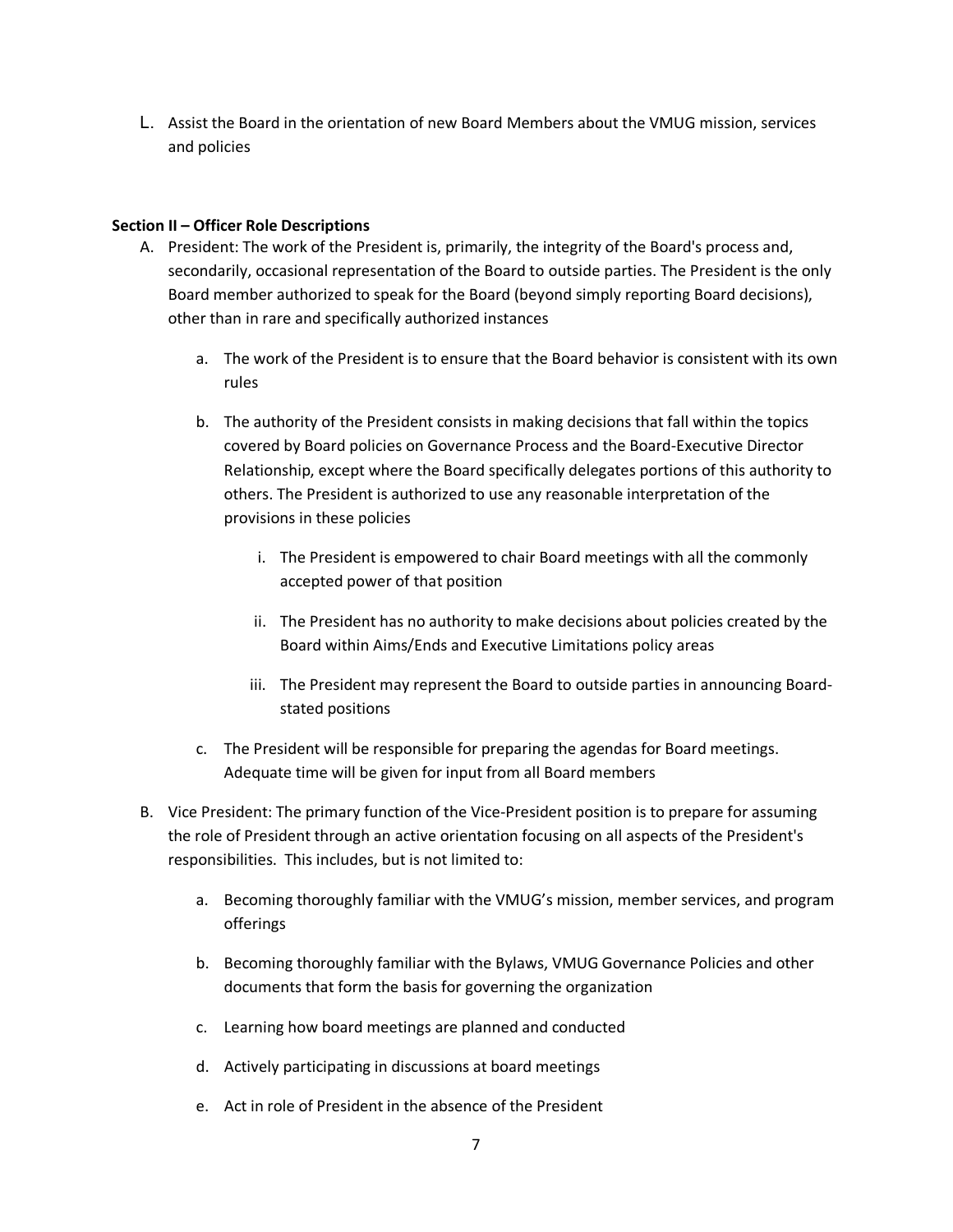- f. Assume the office of President should the office become vacant, for the remainder of the term for which the President was elected
- g. Serve as parliamentarian for the Board
- h. Other duties as assigned by the President
- i. Vice-President is expected to fulfill any other duties normally assigned to board members
- C. Treasurer/Secretary: The primary function of the Treasurer/Secretary is to serve as the Chief Financial Officer of VMUG and to ensure the necessary organizational records are kept in accordance with the VMUG Governance Policies. This includes, but is not limited to:
	- a. Ensures the financial records for VMUG are:
		- i. Kept under the supervision of the President and the Board
		- ii. Kept in a manner according to generally accepted accounting principles
	- b. Have signature authority of all the funds and property of VMUG
	- c. Oversee the collection, payment and record of monies for all VMUG activities and obligations, in accordance with policies and procedures established by the Board
	- d. Present written quarterly financial reports and annual audited financial reports to the Board and the Executive Committee as requested
	- e. Review monthly financial statements and distribute to the Finance and Audit Committee for review
	- f. Perform other duties which normally are a part of the office of Treasurer/Secretary and such other duties as may be assigned by the Board
- D. Director: Represents the interests of both the end-user members and the association as a whole and is responsible for representing the best interests of the VMUG members as a whole. This includes but is not limited to:
	- a. Sets policy and strategic direction for VMUG
	- b. Always represents Board of Directors decisions in a way that is consistent with the direction of the board
	- c. Sets direction of VMUG's Program staff to ensure that activities are carried out in accordance with the goals and objectives
	- d. Has fiduciary responsibility for VMUG activities. Reviews monthly financial statements.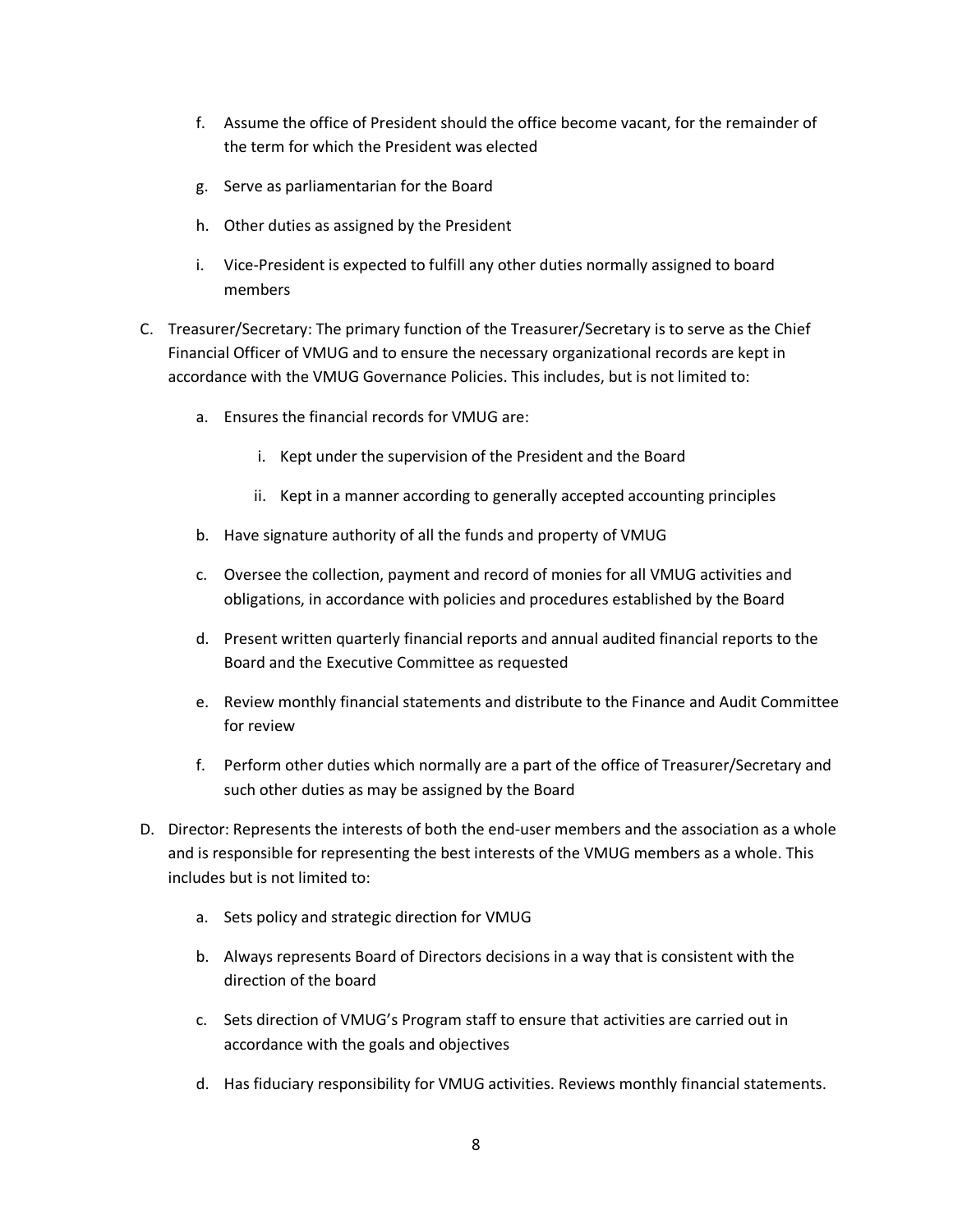- e. Maintains communication channels with VMware
- f. Must act in accordance with VMUG Bylaws and Policies
- g. Must be able to act in any capacity as designated by the Board of Directors
- E. Past President Role

The office of past-president shall be filled automatically by the outgoing President. In the event there is no outgoing President, the office shall remain vacant. This position will serve in an advisory role for up to one year or until the end of the current President's term (whichever occurs first). The role shall advise and assist the President and may take on other duties as the President assigns.

It is a non-voting role on the Board of Directors, but the past-president will participate in all Board meetings and activities as available.

# **Section III - Adherence to Bylaws and Policies**

VMUG's bylaws require VMUG directors and members, as a condition of membership, to abide by these policies and all other rules and regulations adopted by VMUG. In addition, all participants in VMUG activities, as a condition of their participation, shall similarly agree to abide by VMUG bylaws, policies and canons of conduct. While these policies attempt to cover all VMUG activities, those activities or situations not addressed herein are subject to review and action by VMUG's Executive Director and/or appropriate members of the Board of Directors.

### **Section IV - Suspension or Removal of a Board Member**

- 1. **Directors:** Directors shall be subject to removal from the Board by two thirds (2/3) majority vote of the Board for cause if any of the following apply:
	- A. They are no longer eligible
	- B. They are no longer carrying out the duties and responsibilities of their director role, as outlined in VMUG Board Member Role description, or following the Code of Conduct
	- C. They have committed an act (or acts) that contravenes the purpose and/or ethics of VMUG
	- D. They miss more than a third of scheduled Board meetings or calls in a fiscal year

Any Board member who is not eligible as an end-user member will be given a 90-day grace period. If the Board Member is still not eligible as an end-user member at the end of the 90-day grace period, the Board member will be automatically removed as a director.

2. **Officers:** Officers shall be subject to removal from Office by two thirds (2/3) majority vote of the Board for cause if any of the following apply: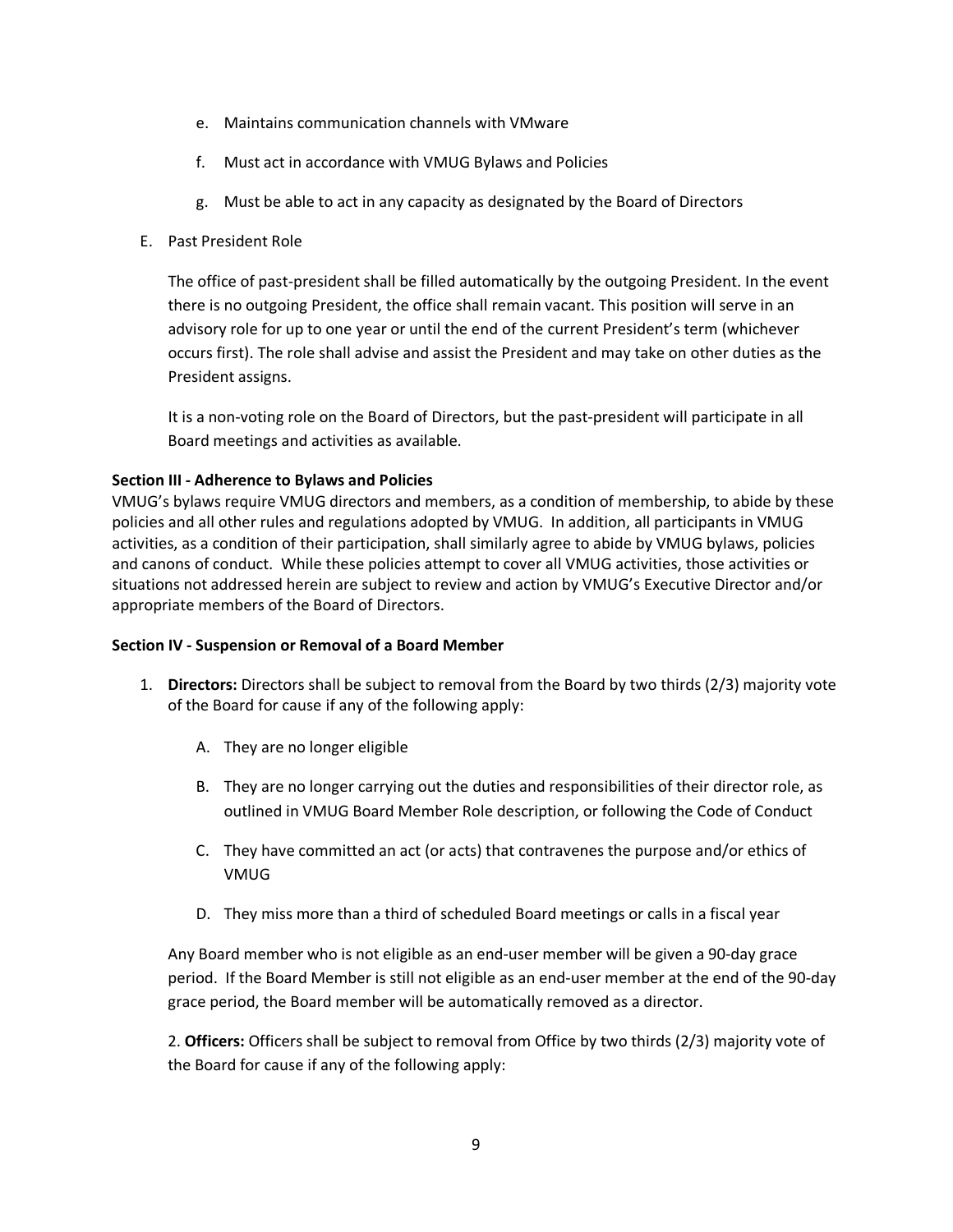A. They are no longer carrying out the duties and responsibilities of their Officer role, as outlined in VMUG Board Member Role description.

Any Officer who is not fulfilling his or her role will be given a 30-day notice. If the Officer is still not fulfilling the role at the end of the 30-day period, the Board will remove the Officer and elect a new director for the Office.

# **Section V – Annual Board Planning Cycle**

To accomplish its work with a governance style consistent with Board policies, the Board will develop and follow an annual plan which examines the strategic direction of VMUG and the resources and priorities necessary to serve the needs of VMUG members.

# **Section VI – Board Meetings, Including Electronic Forums**

The VMUG Board will conduct official business through either in-person meetings, or via teleconference. The Board will determine in advance the desired schedule and frequency. In interim periods, VMUG will transact necessary Board business via e-mail or other electronic forums.

### **Section VII – Nominations Process**

VMUG must complete an annual process of nominating and electing board members, who will take office at the beginning of each calendar year.

### Process:

- A. An open Call for Director Nominations will be distributed to the VMUG membership, which will include a Board Application and requirements for a candidate to submit their paperwork
- B. The deadline for an Application is one month after the initial announcement. Once the deadline expires, all Applications are collected and forwarded to the Nominations Committee for review
- C. Following review of the Applications, the Committee will determine which candidates to interview. The interviews will be set up and conducted as promptly as possible. Based on the needs of the Board, the Nominations Committee will recommend a slate of director candidates – that is, the committee's recommended list of Directors, with one proposed candidate for each open position. The Board will vote for approval on each candidate on the subsequent month's Board Call. VMware will be responsible for appointing its Board representatives
- D. Following the Board's approval of the slated candidates, a Voting Announcement will be sent to all members eligible to vote on the slate. The voting period runs for one month. Once the voting period expires, if the slate is approved by a simple majority of votes cast, candidates will be advised of their status as Directors for the following year, beginning January 1.
- E. Should the slate not be approved by the voting membership, a general election will be held, with write-in candidates allowed, subject to guidelines to be established by the Nominations Committee

Process summary: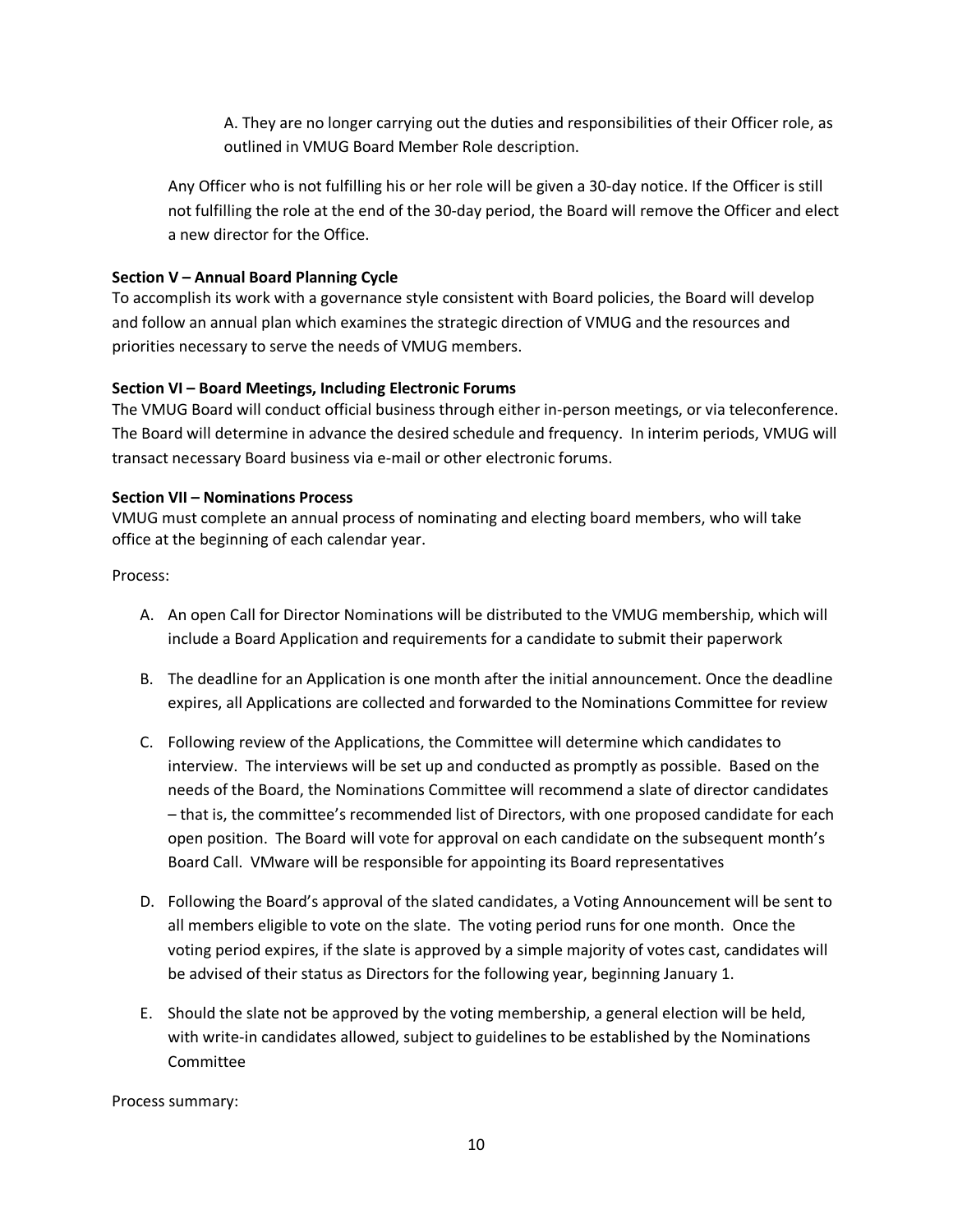- A. Open call for Director Nominations announced (member-wide)
- B. Nominations period closes
	- a. Applications forwarded on to the Committee
	- b. Committee reviews of applications
	- c. Start of candidate interviews
- C. Candidate interviews continue and conclude
	- a. Committee makes their final slate recommendation to the Board
	- b. VMUG Board approves or rejects slate
	- c. Elections are conducted, and results announced

### **Section VIII: Officer Selection**

- A. Any director, eligible according to the bylaws may be nominated or self-nominate for one (1) office. In case there are nominations for more than one office, nominee must pick one (1) office to run for.
- B. To nominate a director for any of the three Offices, notice of intent shall be given to all voting directors of the Board at least one week before the Officer selection takes place.
- C. The officers will be selected prior to the start of the fourth quarter in the year prior to the start of their term. Each nominee will be asked to comment on their intent to run.
- D. If someone who runs for the role of President is not selected, he or she may run for the role of vice president and/or Secretary/Treasurer.
- E. The Board members not running for a position will have an opportunity to discuss the nominees for each position.
- F. All board members must participate in an officer vote and absentee votes are acceptable for someone who notifies the Board ahead of time that he/she will be unable to participate.

#### **Voting**

- A. If there are only two nominees interested in a position, the nominee who receives a majority of votes is the winner.
- B. If there are more than two nominees seeking a position the winner must receive a minimum of 7 votes in the first round of voting. If no nominee receives a minimum of 7 votes in the first round of voting, the top two candidates from a preliminary round of voting will then be presented to the Board for a second vote.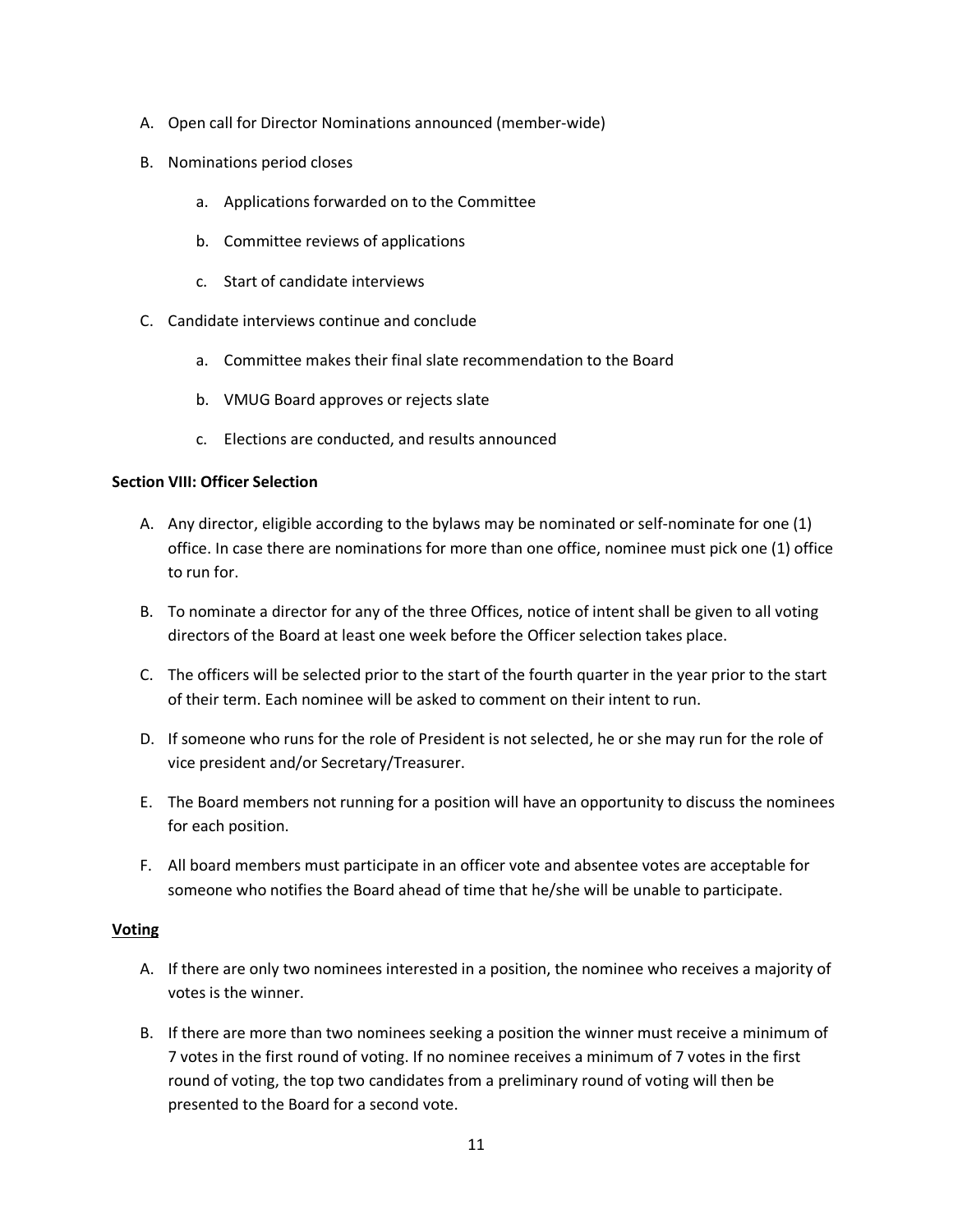- C. If in a scenario that the second and third top candidates in a second round of voting are tied, those two candidates will participate in a run-off vote. The winner of that vote and the individual that had the most votes and did not need to participate in the run-off, will run in an additional vote. The candidate who receives the majority of votes will be the winner.
- D. The officer positions will be selected in the following order: President, Vice President, and Secretary-Treasurer.
- E. Non-voting directors and available member of the VMUG staff will count the ballots for each position and report on the results to the Board. Any director can request an open ballot count.
- F. The officers begin their term at the start of the next fiscal year.

### **Article III – Board Committee and Volunteer Structure**

# **Section I – Committee Definitions, Charter, and Leadership**

VMUG will execute its strategies through a committee structure comprised of VMUG volunteers, VMware representatives and staff. VMUG will strive to keep committees to the minimum needed for efficient, high quality business conduct. Each committee will have a Board representative either as Chair or as a liaison. As needs require, task forces may also be created, upon approval of the Board of Directors.

VMUG board committees are defined by their primary focus and objectives. VMUG's operational committees' primary objectives are to drive the business and operations of VMUG. The primary objective of VMUG's functional committees is to align with and drive VMUG's strategic priorities. Charter and committee responsibilities will be developed for each committee, so that interested volunteers may understand their eligibility and qualifications to be committee members. Each committee will be led by a Board member or Board-designated VMUG member who will work with the assigned staff member to execute their initiatives aligned with the VMUG strategic plan and provide planning for the following year's budget and resources. Each committee will complete an annual review to check progress of committee overall and participation of each committee member.

The current committees include:

### Operational:

- A. Finance and Audit Committee
- B. Nominating Committee
- C. Governance Committee

### Functional

A. Program Success Committee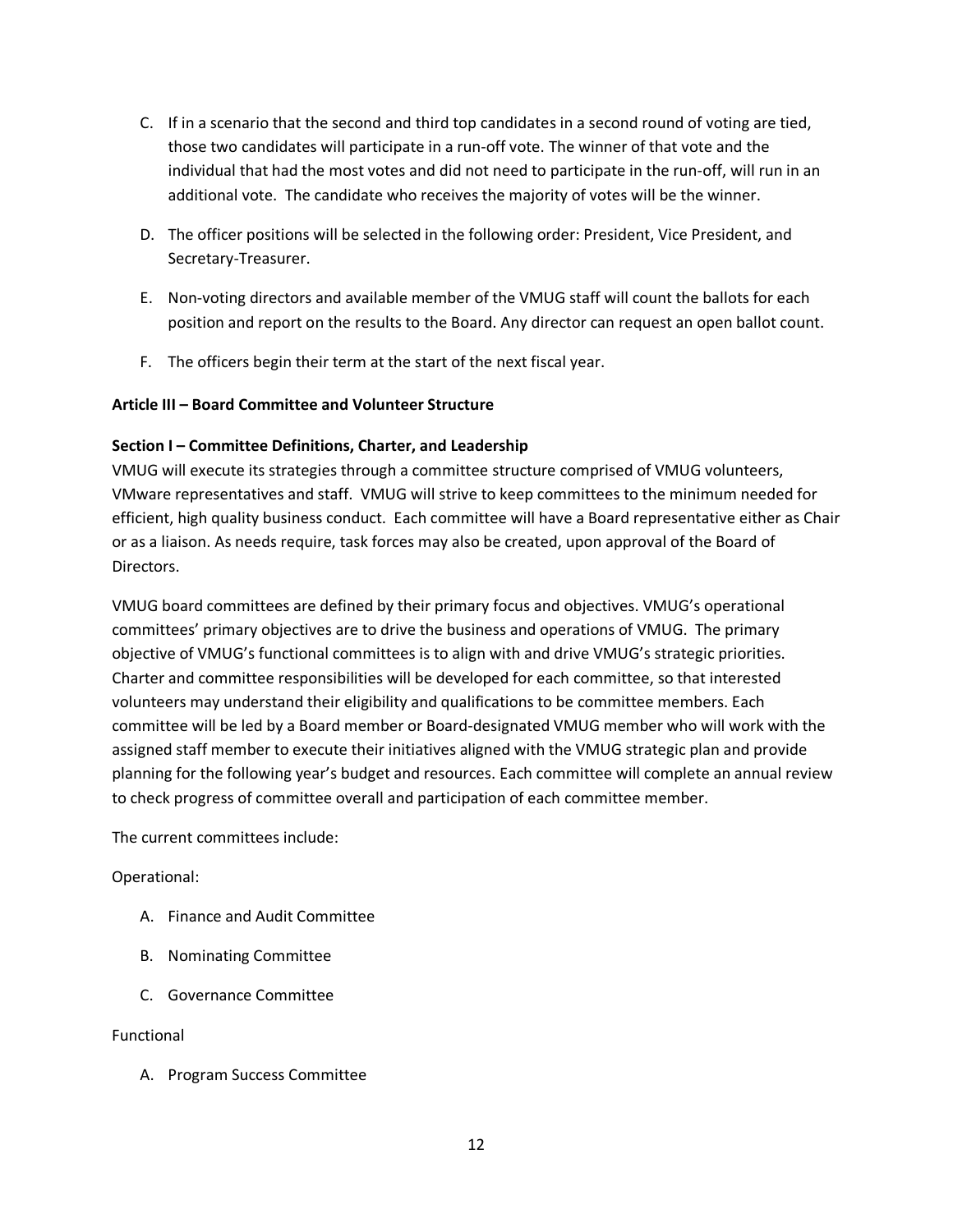Finance and Audit Committee

- A. The Chair of the Finance and Audit committee will be the Secretary/Treasurer of VMUG. The Chair will provide reports covering each item in the charge, accomplishment of the aim, and documentation of compliance with authority
- B. The purpose of the Finance and Audit committee is to ensure the overall financial security of VMUG through developing and overseeing finance and investment policies, reviewing the annual audit process, reviewing financial statements, and reviewing and recommending budgets to support the mission, values and strategic goals of VMUG
- C. The Finance and Audit Committee is responsible for:
	- a. Reviewing monthly, quarterly and annual financial statements
	- b. Recommending to the board financial and Investment policies that are designed to maintain and improve the financial health and integrity of VMUG
	- c. Reviewing and recommending to the board, on an ongoing basis, a long-range financial plan for VMUG
	- d. Reviewing and providing guidance on the annual operating budget to ensure that it is designed to fulfill the mission and strategic vision of VMUG
	- e. Reviewing all operating and capital expenditures that exceed previously approved amounts; and seeking board approval of significant such items
	- f. Recommending key financial performance measures to the board and reviewing actual financial performance against those measures
	- g. Recommending to the board a financial audit firm, reviewing the results of an annual audit, and reporting those results to the board and membership
	- h. Recommending to the board policies governing investment plans, reviewing reports of independent investment advisors, and reviewing the performance of investment accounts against established benchmarks
	- i. Recommending corrective action, as appropriate, to bring VMUG into compliance with its budget and other financial targets
	- j. Reviewing delinquent dues collection that the staff is not able to resolve, and recommending corrective action
- D. The Finance and Audit Committee will consist of a Chair, the Executive Director, and not less than two (2) additional committee members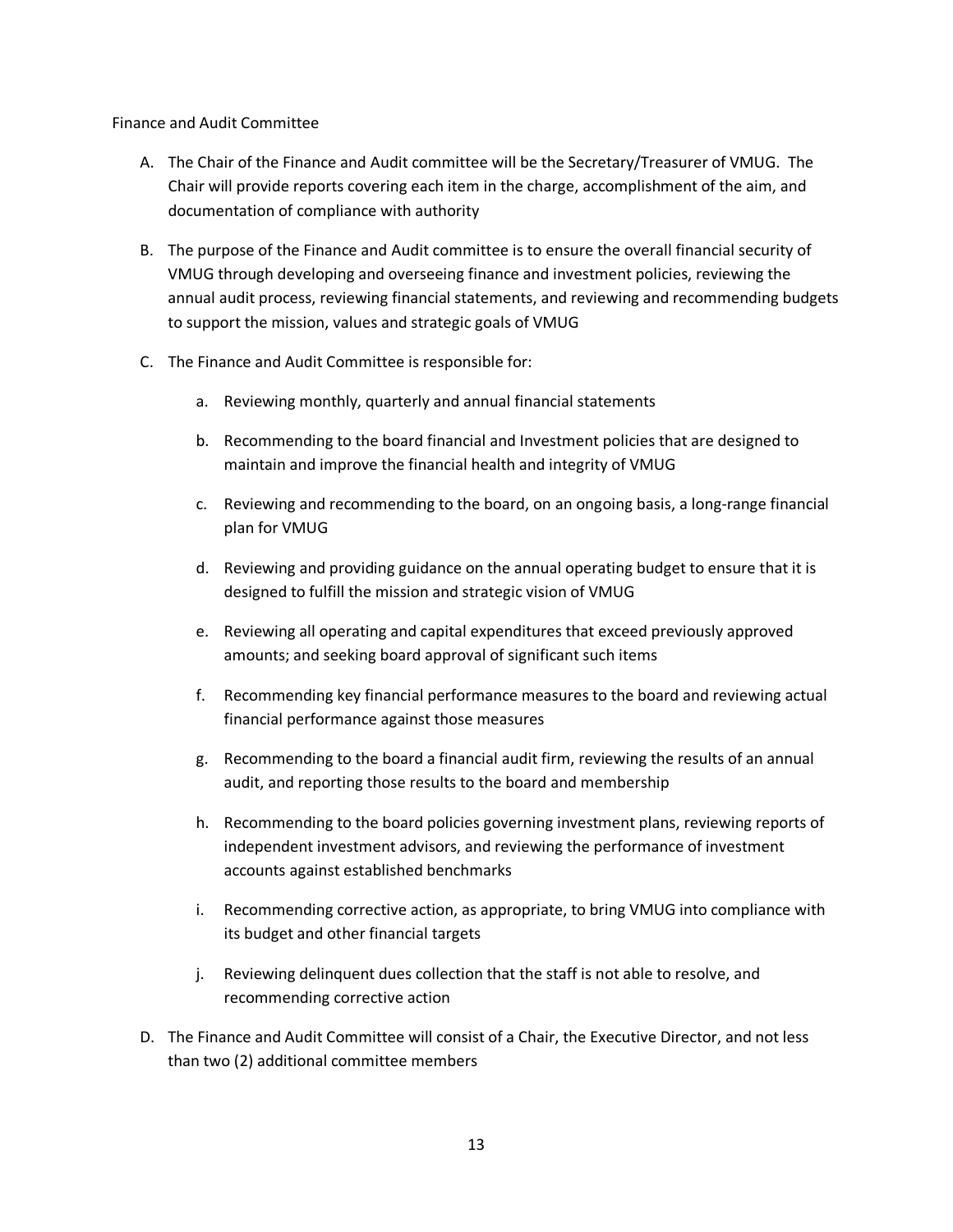- E. The Chair will operate within an approved budget which identifies resources needed to carry out the committee's functions
- F. The Chair will keep the Board informed of committee issues, activities, and developments. Accordingly, the Chair will appoint a person to prepare written minutes of each meeting and provide a copy to the Board
- G. The Chair will solicit input from committee members and other internal or external sources as needed regarding the committee's area of concern

# Nominating Committee

- A. The Chair of the Nominating Committee must be a member of the VMUG Board of Directors. The Chair will provide reports covering each item in the charge, accomplishment of the aim, and documentation of compliance with authority.
- B. The purpose of the Nominating Committee is to ensure a quality slate of Board candidates is developed each election year
- C. The Nominating Committee is responsible for:
	- a. Overseeing Board volunteer application process
	- b. Interviewing and vetting potential Board candidates
	- c. Presenting a recommended Board slate to the current Board of Directors and the membership
	- d. Overseeing member voting process
- D. The Nominating Committee will consist of the following 5 participants:
	- a. (1) Chair; a current Board member not up for re-election in the upcoming term
	- b. (1) VMware representative who is also a current Director of the Board
	- c. (1) Additional VMUG Board member, not including the VMware representative
	- d. (2) Non-Board members
- E. The Chair will operate within an approved budget which identifies resources needed to carry out the committee's functions
- F. The Chair will keep the Board informed of committee issues, activities, and developments. Accordingly, the Chair will appoint a person to prepare written minutes of each meeting and provide a copy to the Board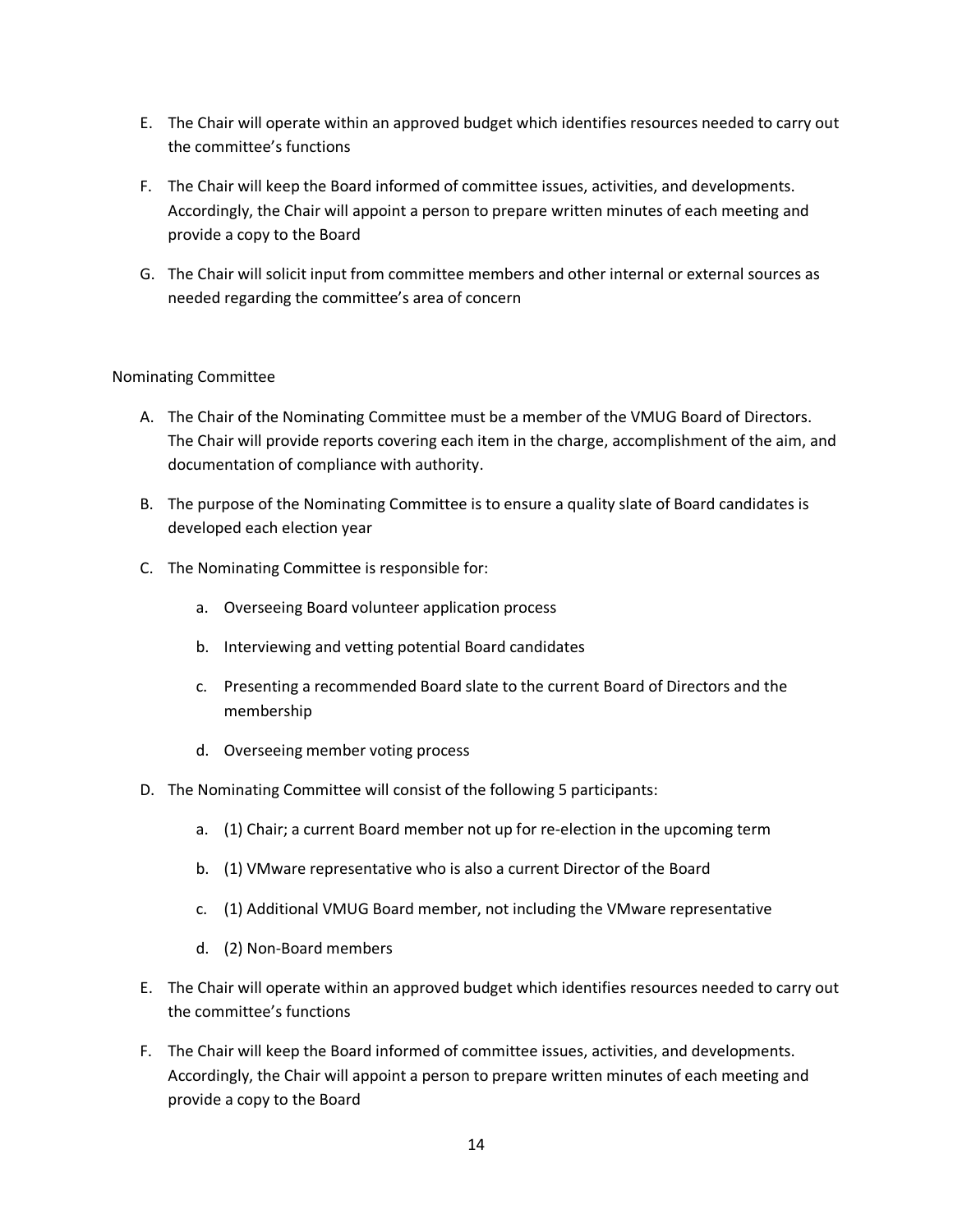G. The Chair will solicit input from committee members and other internal or external sources as needed regarding the committee's area of concern

# Governance Committee

- A. The Chair of the Governance Committee will be a member of the VMUG Board of Directors. The Chair will provide reports covering each item in the charge, accomplishment of the aim, and documentation of compliance with authority
- B. The Governance Committee is responsible for:
	- a. Ensuring ongoing compliance with approved bylaws
	- b. Conducting periodic review of the VMUG bylaws and policies
	- c. Presenting policy and bylaws amendments to the Board as needed
	- d. Overseeing the approval process for any proposed bylaws or policies amendments
- C. The Governance Committee will consist of the Chair and at least one additional committee member
- D. The Chair will operate within an approved budget which identifies resources needed to carry out the committee's functions
- E. The Chair will keep the Board informed of committee issues, activities, and developments. Accordingly, the Chair will appoint a person to prepare written minutes of each meeting and provide a copy to the Board
- F. The Chair will solicit input from committee members and other internal or external sources as needed regarding the committee's area of concern

Program Success Committee

- A. The Chair of the Program Success Committee will be a member of the VMUG Board of Directors. The chair will provide reports covering each item in the charge, accomplishment of the aim, and documentation of compliance with authority.
- B. The purpose of the Program Success Committee is to assist in the strategic planning of VMUG programming and content to ensure that VMUG programming and content is being consistently reviewed and addressed across the multiple event types and provides value to VMUG Members.
- C. The Program Success Committee is responsible for: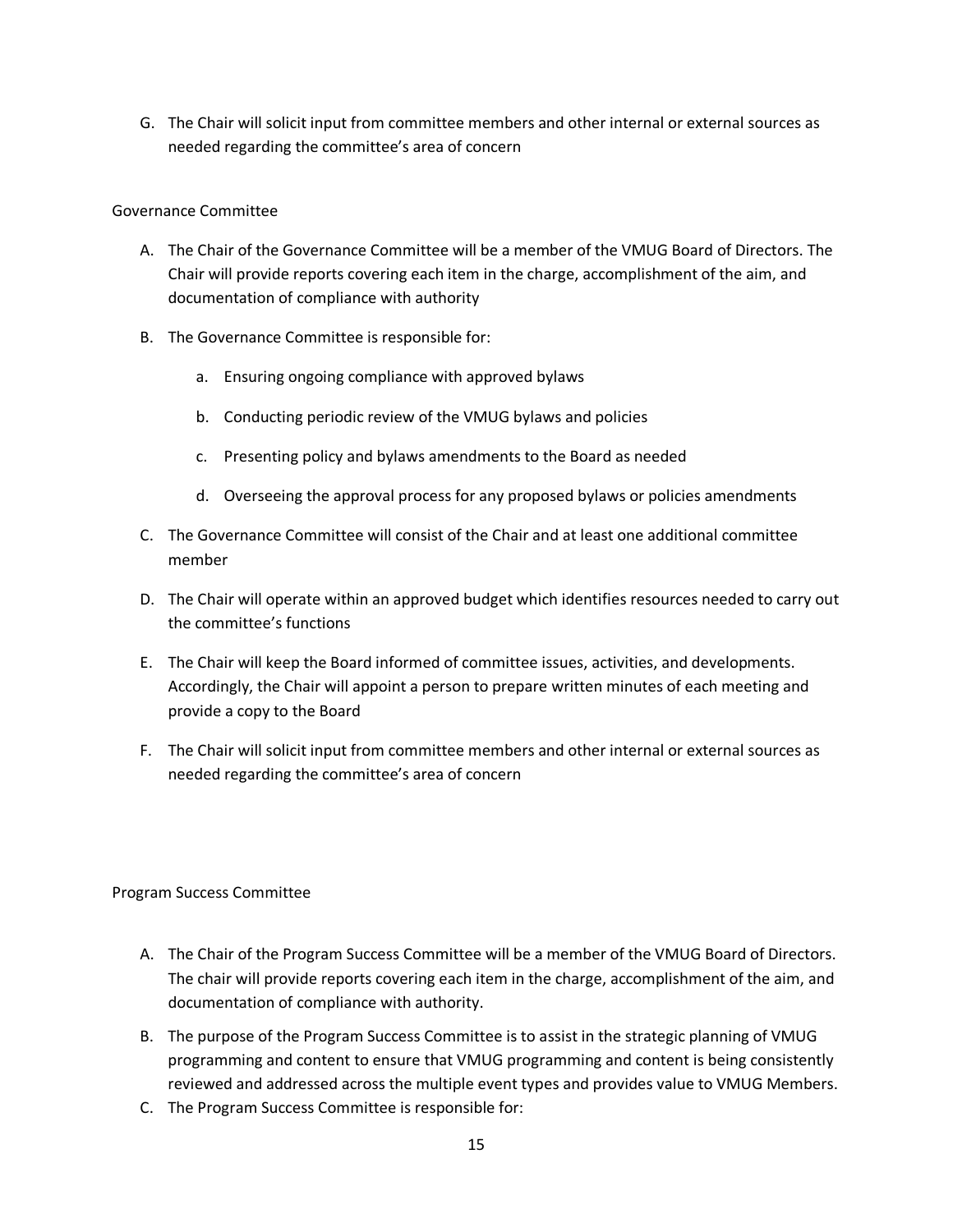- a. Review programming and content with the overall VMUG strategy in mind
- b. Gain insight into content offerings across VMUG
- c. Ensure awareness of the "pulse" of VMUG Community hot topics
- d. Provide important and timely updates on VMware products and VMware experts as needed
- e. Help identify and provide input on new event format opportunities and ideas
	- i. Event Plans/Feedback- hybrid, satellite, in-person virtual
- f. Provide feedback and recommendations on VMUG's social media presence and communications
- g. Provide feedback and insight into VMUG Advantage
- h. Support promotion efforts as event ambassadors and advocates
- i. Provide feedback and input on programming and content to the VMUG Content, Events, and Communities Teams as needed
- j. Provide regular feedback to Board on VMUG event success
- D. The Program Success Committee will consist of the Chair and no less than three additional committee members. The Committee may also create task forces to focus on short-term, specific objectives as identified by the Committee.
- E. The Chair will operate within an approved budget which identifies resources need to carry out the committee's functions.
- F. The Chair will keep the Board informed of all committee issues, activities, and developments. Additionally, the Chair will identify someone to provide written minutes of each meeting and provide the Board with a copy.
- G. The Chair will solicit input from Committee members and other internal or external resources as needed regarding the committee's area of concern

### **Councils and Task Forces**

At any given time, the VMUG board may choose to launch a VMUG council or VMUG task force. VMUG councils are initiative-specific advisory groups established to provide feedback and guidance on specific strategic issues. VMUG task forces may be created by the Board to offer short-term, project specific support for programs.

### **Section II – Board Committee Volunteer Eligibility, Appointment, and Terms**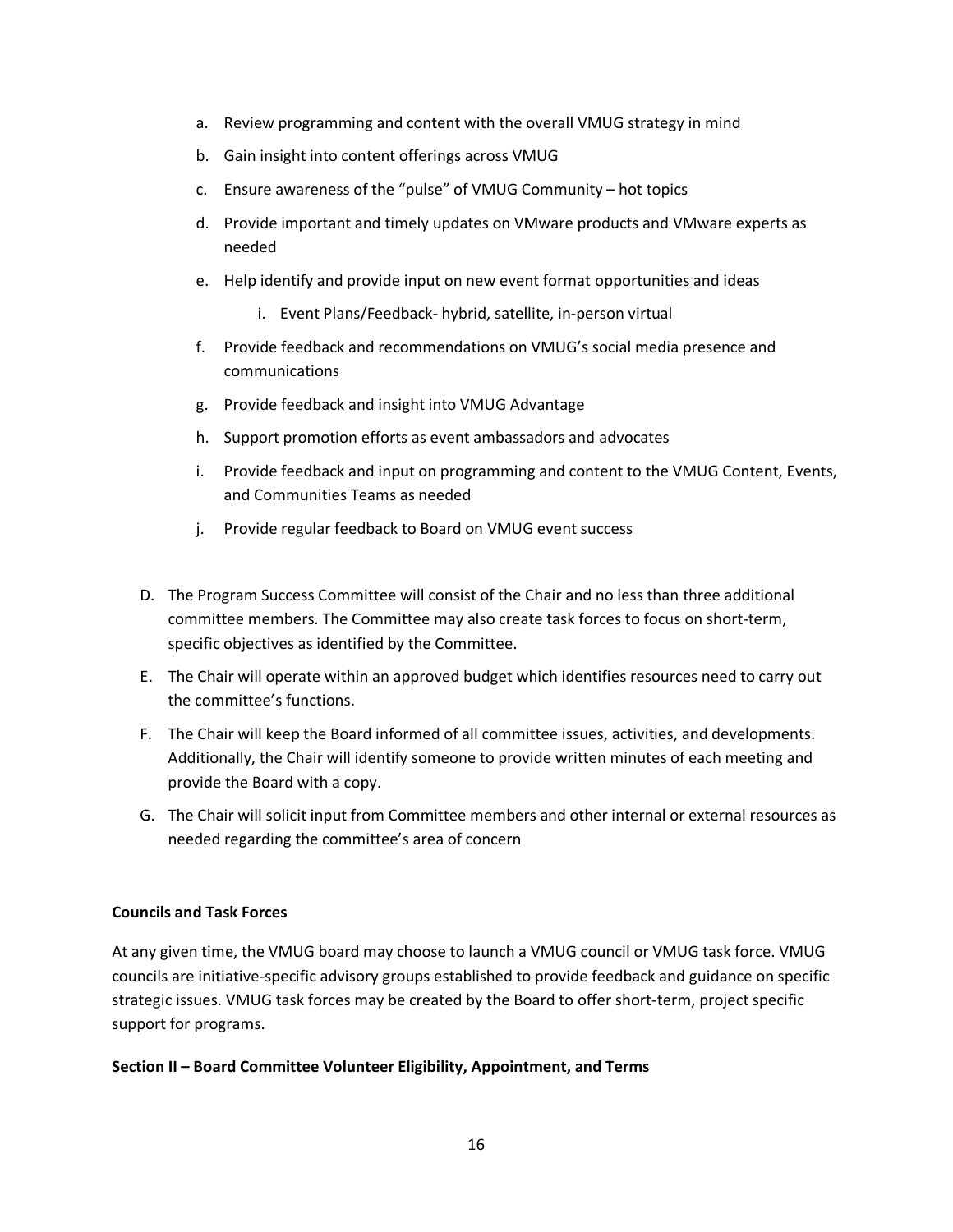- A. Board Committee Volunteer Eligibility: All Board committee volunteers must be VMUG End User Members in good standing during their term of office, unless specifically appointed to the committee by the Board of Directors. In the event that a volunteer's employment status changes from End User Member to Partner Member or VMware Member, the volunteer's committee role will be re-evaluated and could potentially be terminated
- B. Local VMUG Steering Committee Volunteer Eligibility: Local VMUG steering committees should consist of End User Members, but can include VMUG Partner Members, as outlined in Article V, Section IV of the policies
- C. The key roles and responsibilities of a Committee Member working on a Committee, Task Force, or appointed work group include:
	- a. Complete assigned tasks within established time frames
	- b. Communicate with committee chair in the form of periodic progress reports
	- c. Be available to participate in committee meetings, calls, and correspondence
	- d. Report to Committee Chair if completion of assignments and/or committee participation is delayed or not possible
- D. Appointment and Term of Service: Volunteers will be recommended to a committee position by the VMUG committee chair and approved by the Board of Directors where required above in committee definitions. Volunteers will serve one-year terms, eligible for reappointment annually, unless specified otherwise in a committee's charter, with the exception of the Finance and Audit Committee, which will adopt two-year terms, with a limit of two consecutive terms. Vacated positions will be appointed by the Chair to fulfill that term of office

### **Section III – Volunteer Recruitment and Development**

To support the VMUG committee structure, VMUG will utilize a volunteer development program consisting of the following:

- A. Recruitment: VMUG will institute a method for notifying the membership of open volunteer positions and necessary qualifications, as well as a clearly defined process and timeline for members to review open volunteer positions and submit applications. A database of interested individuals will be maintained for VMUG volunteer needs which may arise outside of the standard recruitment process
- B. Recognition: Each year VMUG will recognize volunteers with a letter of thanks from the VMUG and VMware leadership. Other recognition activities may be adopted as the volunteer base develops
- C. Training & Orientation: VMUG will strive to provide the needed information and tools to volunteers, to include an introduction to VMUG at a high-level and from a position-specific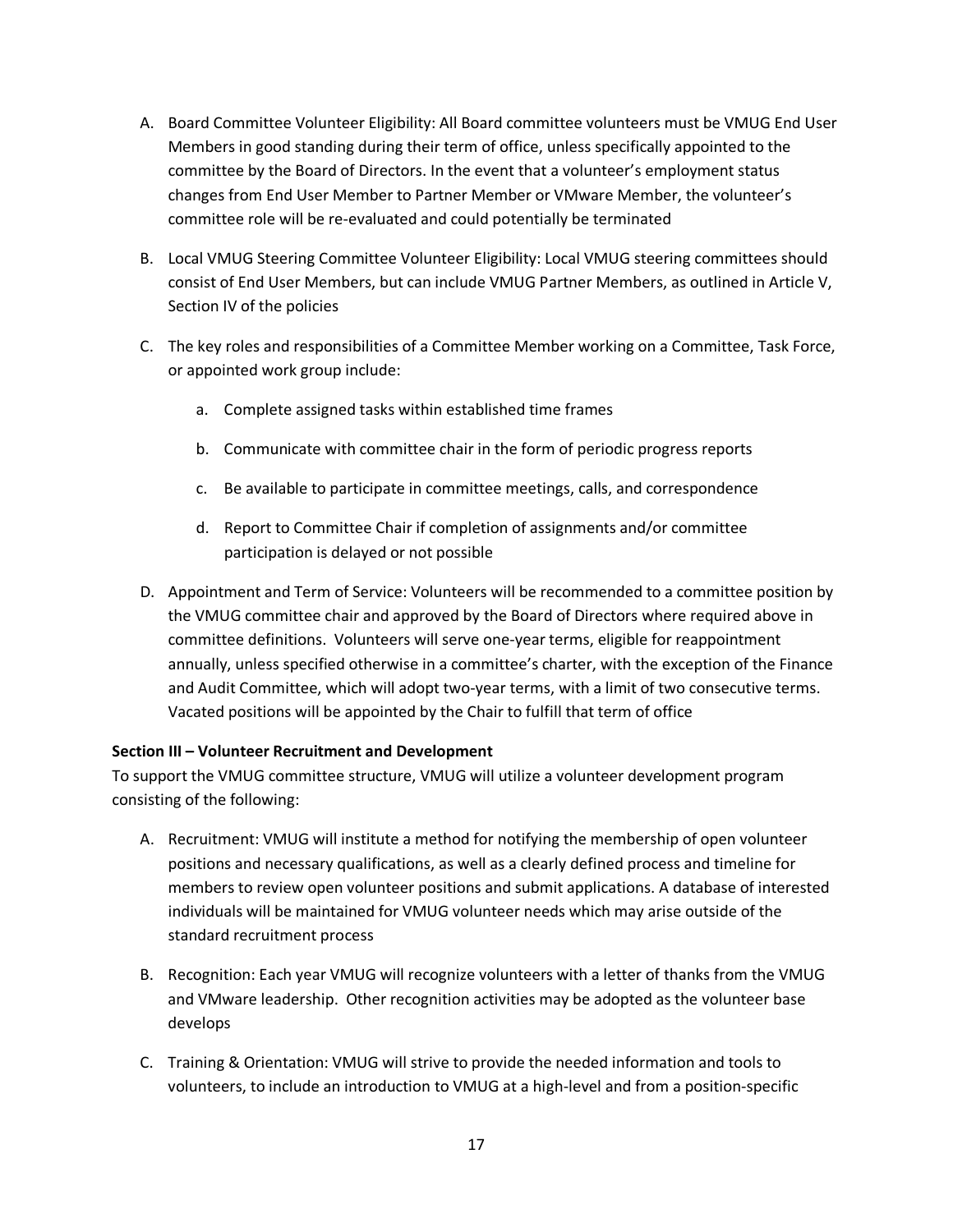perspective. Training and orientation objectives will be reviewed on an annual basis to align with volunteer feedback and strategic priorities for the Board of Directors

D. Succession Planning: VMUG leaders will strive to identify and develop candidates for future volunteer roles, especially on the Board of Directors

# **Article IV – Membership**

# **Section I – Current Eligibility**

VMUG membership may be granted to any individual that:

- A. Is interested in and agrees to support the purposes and activities of VMUG
- B. Agrees to abide by the VMUG bylaws and policies and such other canons, rules and regulations as VMUG may adopt
- C. Meets the additional criteria established for each category of membership in VMUG as follows:
	- a. End User Member: Any individual interested in or actively operating a VMware product. End User Members shall have voting privileges, be eligible to serve on the VMUG Board of Directors, and shall be eligible to serve as a Committee Chair, as a Committee Member, or as a local VMUG leader
	- b. Partner Member: Any individual employed by a company who sells VMware products or services or products and services of VMware partners or competitors. Partner Members shall not have voting privileges, shall not be eligible to serve on the VMUG Board, or as a Committee Chair, but shall be eligible to serve as a local VMUG leader or Committee Members
	- c. VMware Member: Unless otherwise stated in the VMUG bylaws, any individual who is an employee of VMware. VMware Members shall not have voting privileges, shall not be eligible to serve on the VMUG Board, as a Committee Chair, or local VMUG leader, but shall be eligible to serve as a Committee member
	- d. All members of a local VMUG Chapter are members of VMUG and must qualify as one of the membership categories listed above
- D. The term of VMUG membership is indefinite and will only be terminated at the request of the member or by a two-thirds vote by the Board of Directors, as outlined in Section V

### **Section II – Code of Conduct**

In order that VMUG may better achieve its purposes, the following Code of Conduct shall govern the conduct of all members, member representatives and event attendees. All such members, member representatives and attendees in connection with all VMUG matters and activities shall: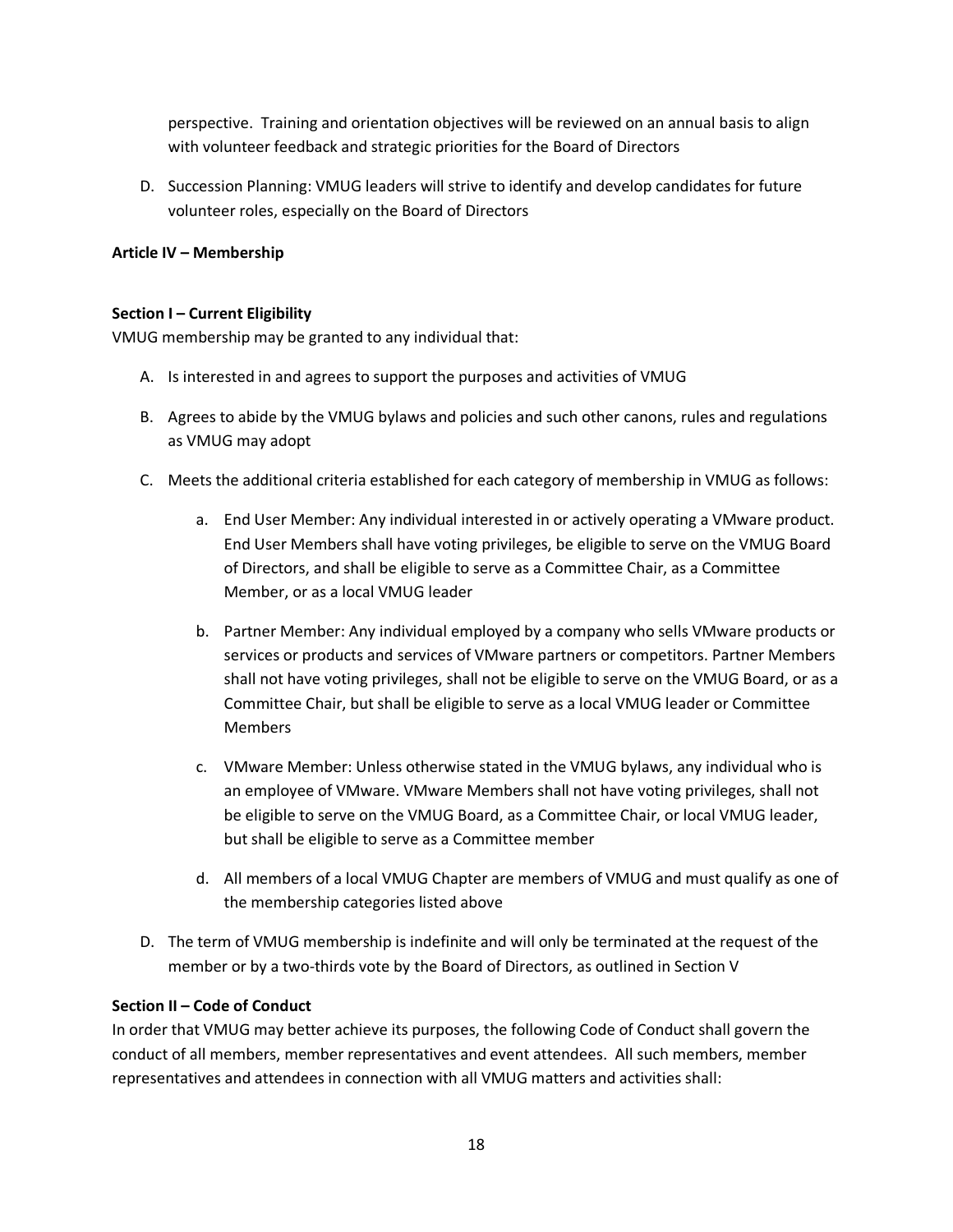- A. Abide by the bylaws and policies of VMUG
- B. Take action in regard to any illegal or unethical practices
- C. Only engage in sales activity, distribution of materials, and recruiting through those means approved and sponsored by VMUG
- D. Refrain from engaging in any activity which would compromise the privacy, confidentiality or proprietary rights of all entrusted information
- E. Supporting, respecting and abiding by the appropriate local, state, provincial and federal laws
- F. Accept full responsibility for work performed
- G. Protect the integrity of VMUG activities by:
- H. Properly registering and displaying appropriate credentials
- I. Acting in a professional manner consistent with and not disruptive to the business and social activities sponsored by VMUG
- J. Using membership or attendee lists only with proper approval by the organization
- K. Using the VMUG name in the conduct of VMUG business in accordance with the VMUG policies
- L. Seeking authorization to use and provide acknowledgement for the work of others
- M. Presenting factual and objective information as best as possible

### **Section III –Value Proposition for VMUG Membership**

Any individual with a role within the VMware ecosystem has the ability to join VMUG.

- A. VMUG membership benefits shall include the following, at no cost:
	- a. Participation in VMUG meetings and conferences
	- b. Access to the VMUG Community web site, including discussion forums and document repositories
	- c. Subscription to the VMUG publications
	- d. Participation in special/shared interest groups (SIGs)
	- e. Attendance on educational webinars
	- f. Access to any scheduled membership meetings
	- g. Any additional benefits deemed appropriate by the VMUG Board of Directors that are not outlined above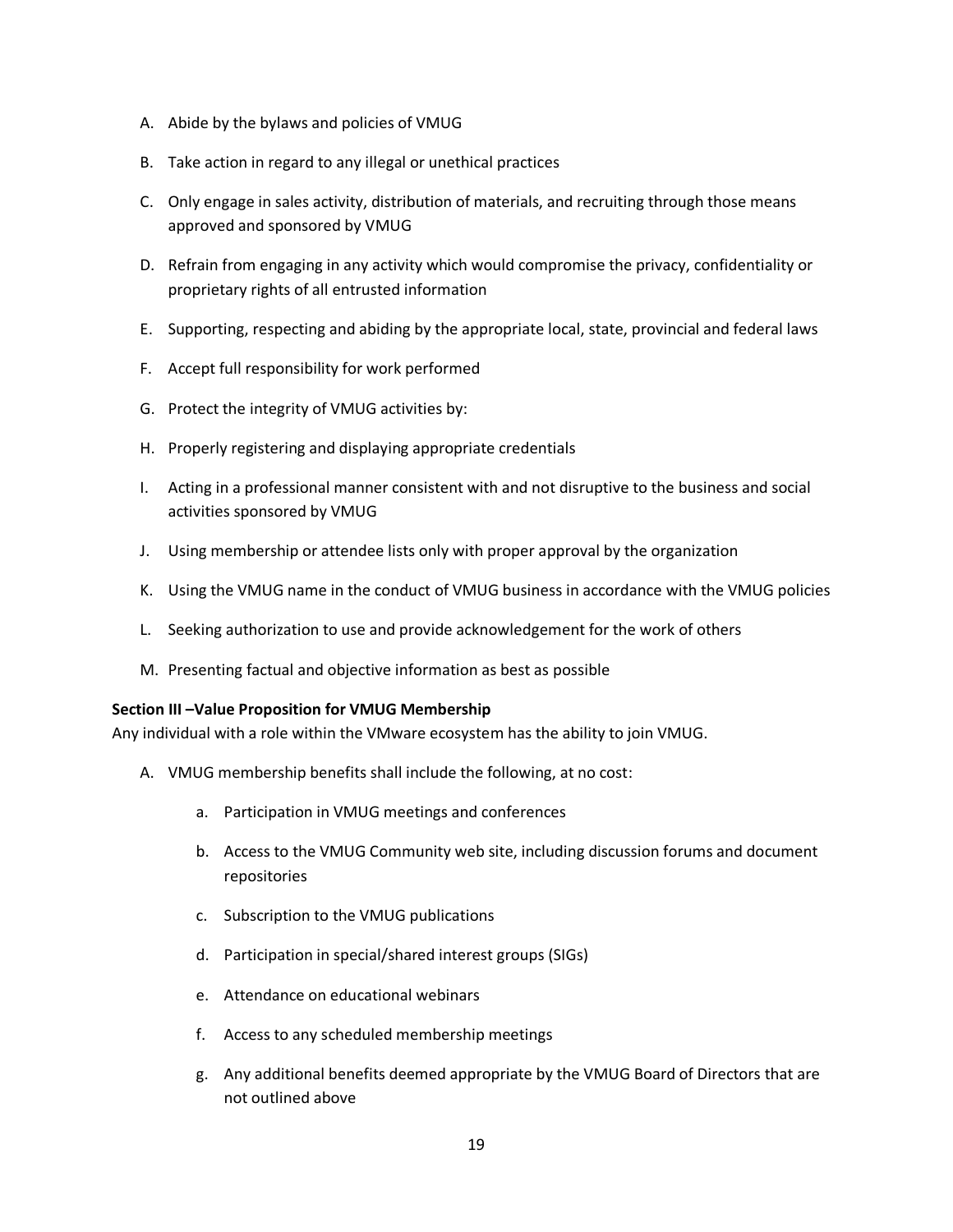#### **Section IV – Membership Fulfillment Procedures**

- A. Application for membership: Requests for membership shall be made by submitting a written membership application which shall be subject to approval under criteria and procedures established by the Board of Directors. Acceptance of membership is the responsibility of VMUG Headquarters
- B. Voting: On all matters coming before the membership, each End User Member shall be entitled to one vote. No other class of members shall be entitled to vote
- C. Resignation: Members may resign from VMUG at any time by giving written notice to VMUG **Headquarters**

### **Section V – Transfer and Termination of Membership**

- A. VMUG membership may be permanently terminated for cause. Sufficient cause for such termination of membership shall be a violation of the bylaws or any rule, canon or practice of VMUG. Expulsion shall be by two-thirds vote of the Board of Directors, provided, however, that a statement of the charges shall have been mailed by certified mail to the last recorded address of the member at least fifteen (15) days before final action is to be taken. This statement shall be accompanied by a notice of the day, time and place of the Board of Directors meeting at which the charges shall be considered, and the member shall have the opportunity to present any defense to such charges before action is taken by the Board
- B. In addition, the membership of any member who becomes ineligible shall be terminated automatically. In special circumstances, such termination may be delayed by the Board of **Directors**
- C. VMUG membership is established at the individual level and that individual's membership can be maintained if the member moves to a new company, as long as he/she continues to meet the criteria established for the appropriate category of membership
- D. VMUG membership may not be transferred to another individual

#### **Section VI – Use of Membership Data**

- A. VMUG membership data is the confidential, proprietary information of VMUG and VMware. To protect members from solicitation and recruiting, membership data may not be distributed to any person, business, or organization without the prior approval of the Board of Directors. VMUG Headquarters will use all appropriate and available measures to protect members from non-VMUG related solicitation and recruiting, and to fulfill obligations of confidentiality expressed herein and in the bylaws
- B. Membership data, in any type of format, may be shared between VMUG and VMware to meet the business needs of VMUG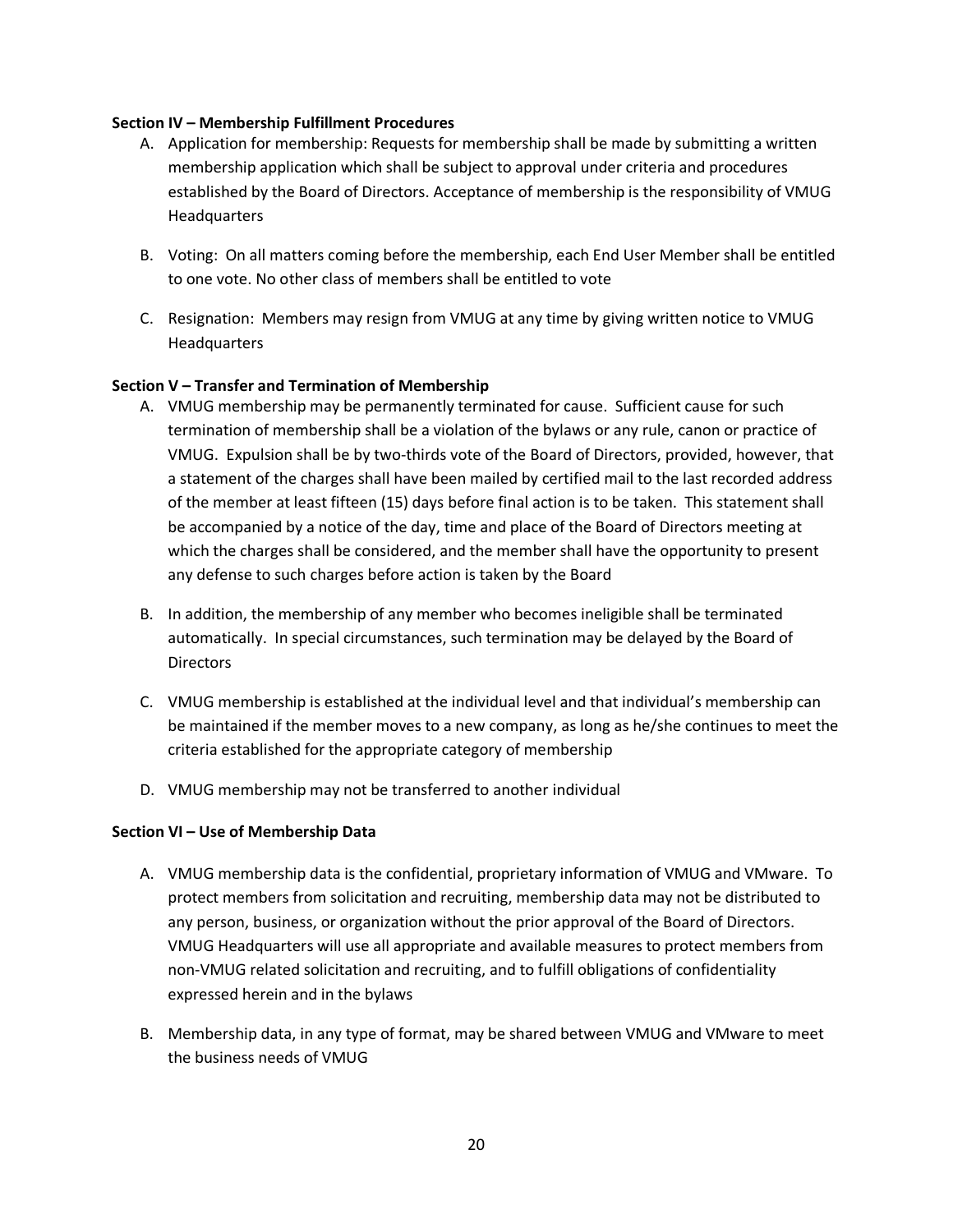C. Recipients of any form of membership data must sign a non-disclosure form that ensures the data will only be used for the specific request and will be kept confidential

# **Article V – VMUG Advantage**

# **Section I – Program Definition and Eligibility**

- A. VMUG Advantage is an optional package of educational benefits available to all VMUG members for an annual individual fee. All VMUG Advantage benefits are received in addition to the membership benefits detailed in Article IV, Section III.
- B. Once VMUG membership has been established, all VMUG members have the option to purchase VMUG Advantage. VMUG members are not required to purchase VMUG Advantage, but it is always available to them. VMUG Advantage packages may be given away at VMUG meetings or may be given to members by partners, volunteers, or VMUG Headquarters.

# **Section II – Value Proposition**

- A. VMUG Advantage benefits include:
	- a. Training and certification discounts
	- b. 365-day VMware valuation licenses
	- c. Discount on VMworld registration
	- d. Discount on VMware Lab Connect

### **Section III – Pricing**

- A. Individual Pricing: The standard individual price for a VMUG Advantage package is \$200.00 USD.
- B. Slide Scale pricing
	- a. One-year membership: \$200 USD per member
	- b. Two-year membership: \$365 USD per member
	- c. Three-year membership \$510 USD per member
	- d. Group pricing is offered at a sliding scale
		- i. One-year membership: 180 USD unit price for memberships up to 10 users, 11+ groups have unit price of 170
		- ii. Two-year membership: 170 USD unit price for memberships up to 10 users, 11+ groups have unit price of 165
		- iii. Three-year membership: 170 USD unit price for memberships up to 10 users, 11+ groups have unit price of 165
- C. Special Pricing: The Board is empowered to offer discounted and incentive pricing on VMUG Advantage on an as needed basis, as well as provide complimentary packages when deemed appropriate.

### **Section IV – Fulfillment Procedures**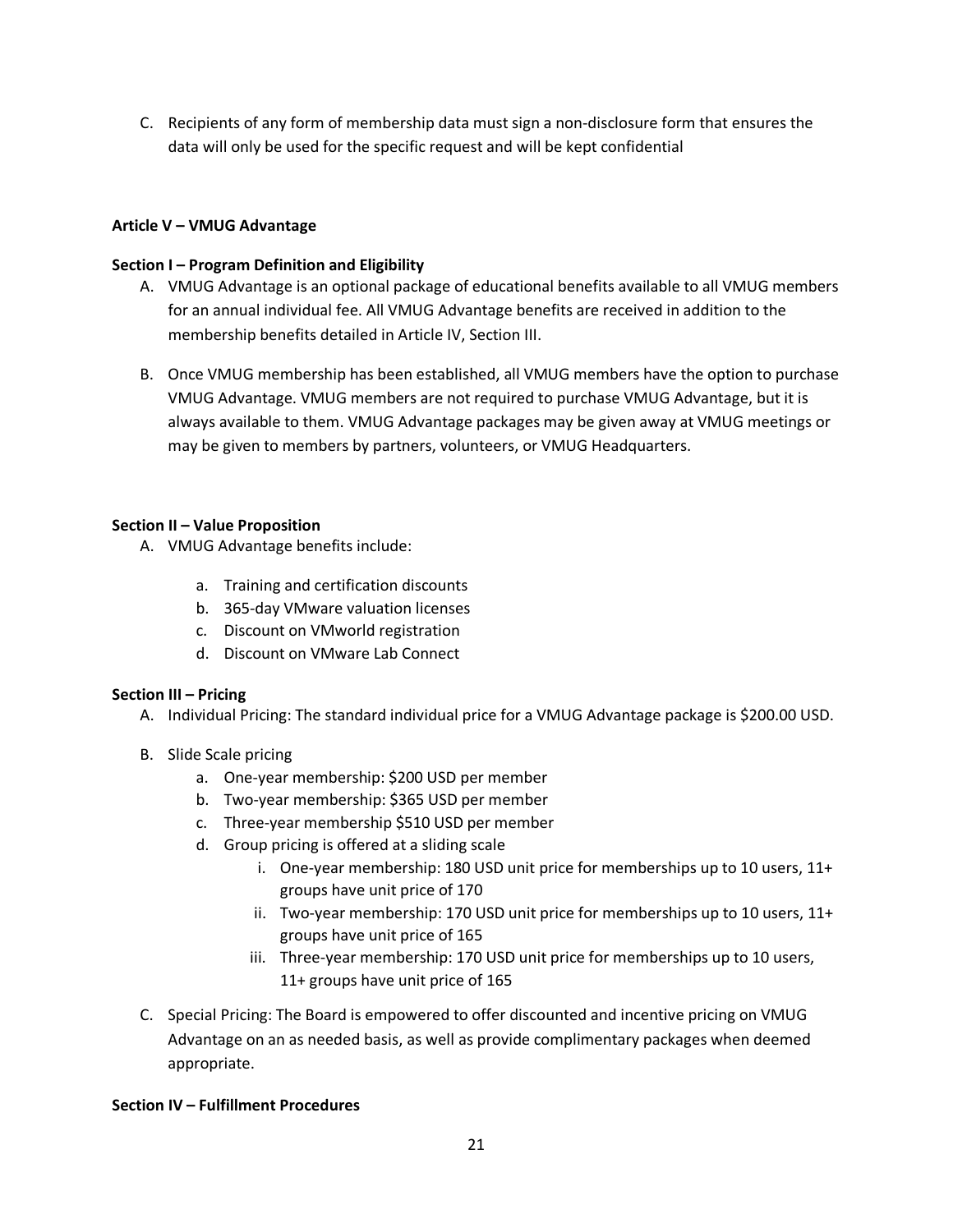- A. Application for VMUG Advantage: Requests for VMUG Advantage shall be made by submitting a written application which shall be subject to approval under criteria and procedures established by the Board of Directors. Acceptance of application is the responsibility of VMUG Headquarters
- B. Fulfillment: Upon approval of a member's application for and receipt of payment for VMUG Advantage, VMUG Headquarters will activate the member's VMUG Advantage package and distribute the materials and information needed to take advantage of the benefits included with the VMUG Advantage Package.
- C. Refund policy: Members may terminate their membership for refund:
	- a. 30-day limit on subscription refunds from the date of purchase
	- b. No refunds available if EVALExperience products have been downloaded

# **Section V – Transfer and Termination of VMUG Advantage**

Once VMUG Advantage has been assigned to an individual email address, it is not possible to transfer the membership to another user. The procedure for termination for VMUG Advantage shall follow details in Article 4, C.

# **Section VI – Use of Data Secured through Operation of VMUG Advantage Program**

Data secured through the operations of the VMUG Advantage program shall follow the same process and standards detailed in Article IV, Section VI of these bylaws

### **Article VI – Organizational Model and Practices**

### **Section I – Staffing Structure**

The role of Headquarters staff is to provide excellence in the day to day operations of VMUG and execution of Board-established strategies. Services provided include: Board and volunteer leadership support and guidance, administration and financial management, reporting, membership support, educational program delivery, member publications support, Chapter and Region support, event planning and management, and VMUG corporate marketing and communications. Staff will be assigned by the Executive Director in accordance with the agreed-upon scope of service and VMUG budget.

### **Section II – Executive Director**

The Executive Director is a paid staff executive who has overall responsibility for implementing the plans of the organization, including management of all headquarters staff, operations and business partners. The Executive Director serves as a non-voting member of the Board; enables the effective leverage of volunteer leadership; monitors the performance of the organization in achieving its objectives and goals; represents the organization, in conjunction with the elected leadership to the public; and provides the single-point accountability for the execution of all VMUG programs.

# **Section IV – Chapter and Region Definition and Role Description**

A number of local VMUG chapters located throughout the world operate under the global VMUG organization. The local VMUG chapters are regional communities of VMware users that hold regular meetings to share best practices, network, and learn from each other. Each local VMUG is volunteer-led, but receives support from VMUG Headquarters and VMware.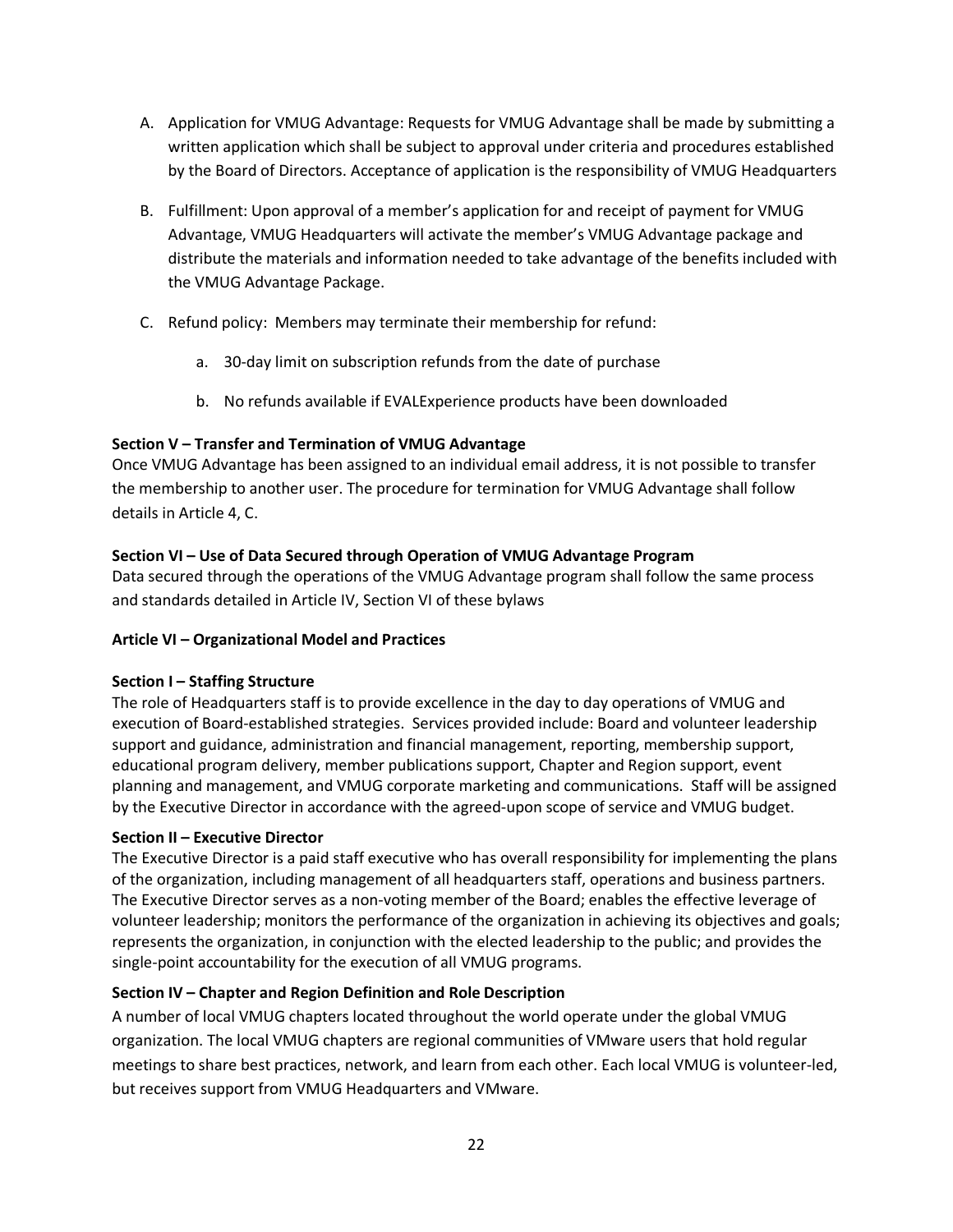Meetings: Each local VMUG chapter is expected to host meetings at least quarterly featuring educational sessions presented by users, partners/sponsors, and VMware. The meeting costs are supported by sponsorship funds. There is no registration fee to attend VMUG chapter meetings. These meetings take two forms:

VMUG Meeting: VMUG meetings are smaller in scale, in relation to attendance, number of sessions offered, and duration. These meetings are supported by a few sponsors and can range in duration from a few hours to a full day. VMUG meetings are planned primarily by the volunteer leaders with limited support from VMware and VMUG Headquarters

VMUG UserCon Events: Official VMUG UserCons are so determined by VMUG Headquarters. In general, they are larger in scale than a VMUG meeting, in relation to attendance, number of sessions offered, and duration. They are full day meetings with multiple tracks of sessions and numerous sponsors. Conferences are planned and executed jointly between VMUG Headquarters and the VMUG chapter leaders and receive increased support in the form of an assigned meeting planner, assistance with securing sponsorships, and handling of funds

# **Local Chapter Activity:**

Overview: VMUG measures local group activity based on a calendar year in an effort to keep groups on track, measure and evaluate local group performance. This is important in understanding the full landscape and activity level for VMUG local groups. In the event a group is not active, they may no longer be recognized as an official VMUG local group.

Activities: VMUG Leaders are responsible for planning and implementing a minimum of three (3) local group meetings per calendar year.

- Two (2) meetings must be held by July 1.
- Three (3) meetings must be held by November 1.

When a group has been inactive for six months, VMUG HQ will address areas of concern and identify opportunities for change. If there are no changes, VMUG will pursue new leadership. If new leadership cannot be found, VMUG will sunset the group and it will no longer be recognized as an official entity.

# **Chapter Volunteer Leadership Positions**:

Leaders: Each local VMUG is led by between one and five leaders, all serving in a volunteer capacity. A person is considered a VMUG leader if they have completed the online application form, completed the VMUG volunteer training process, agreed to the roles and responsibilities laid forth, and meet the following qualifications:

- Each local VMUG must have equal or more End User/Customer Leaders (whose company does not sell products or services to VMware users) versus eligible Partner Leaders\*.
- If an individual chapter has only one leader, that leader must be a VMUG End User Member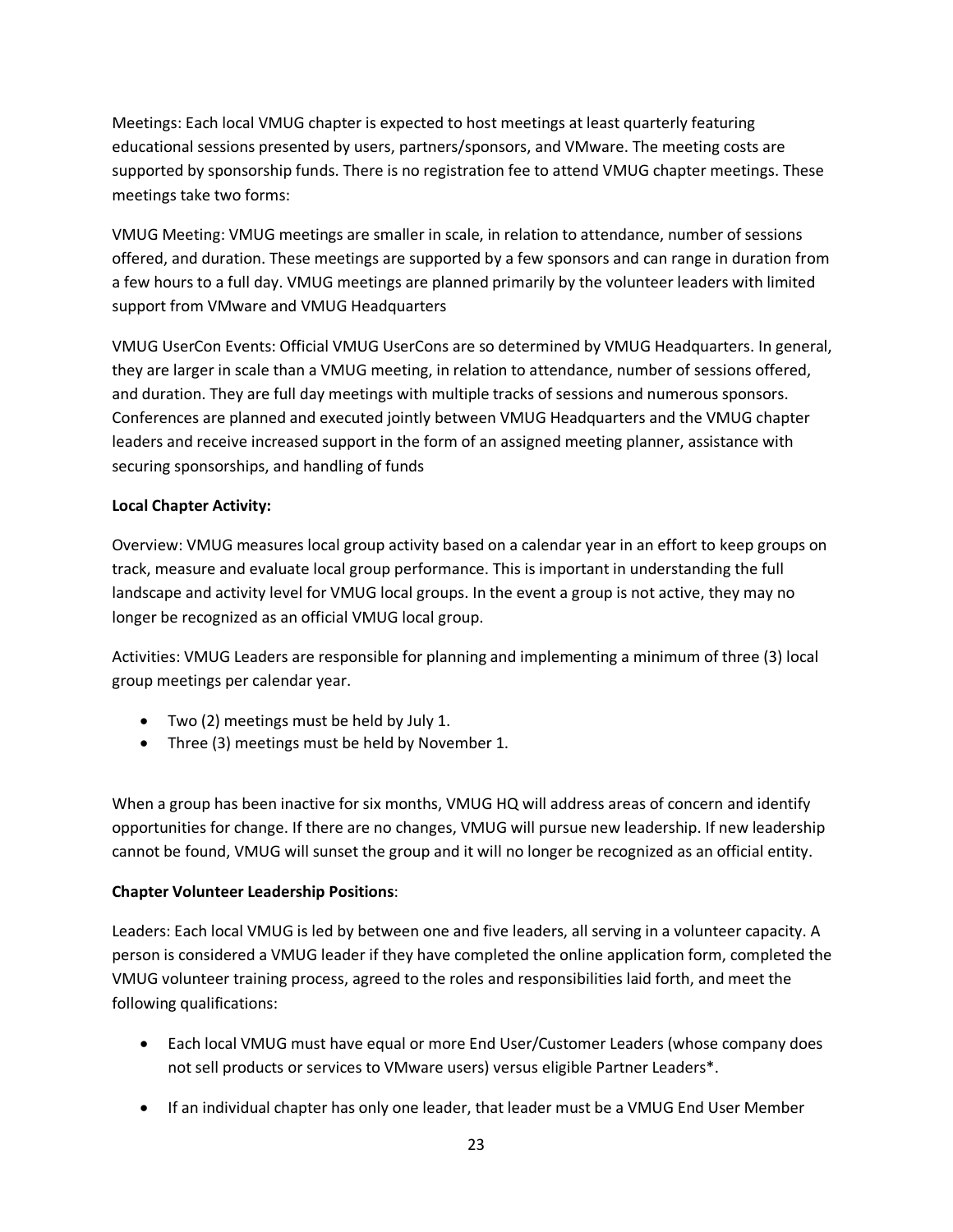- Partner Leaders must serve in a technical role at his/her company.
- Multiple employees from the same VMUG Partner company cannot serve on the same leadership team.
- VMUG Partner members serving as leaders do not receive preferential treatment at meetings and agree to allow other VMUG Partner companies to sponsor and openly participate in meetings
- No sales or solicitation activity takes place at the meetings
- If any VMUG member finds a leader is acting in violation of these guidelines, he or she has the right to report the violation to VMUG Headquarters. Any leader found violating these guidelines must resign their volunteer position immediately

*\*Eligible Partner Leaders are at the discretion of VMUG. Partner leaders may only serve in a technical role at his/her company.*

Removal of a Leader: VMUG Headquarters reserves the right to add or remove Leaders from local groups. VMUG Headquarters may also remove any Leader from a leadership position based on the following:

- Inactive Leader for six (6) consecutive months (Leader has not held any meetings and/or not communicated or responded to VMUG HQ).
- **EXECT** Leader's group has been inactive in six (6) consecutive months.
- Leader has been engaging in unethical or illegal behavior (and VMUG HQ has been made aware of the situation).

Steering Committee Members: Each local VMUG can develop a small steering committee of additional informal volunteers to assist with the work of planning meetings. Steering committee members:

- A. Must be so designated by the leadership team of the VMUG chapter and agree to the roles and responsibilities laid forth
- B. Can be End User Members or Partner Members; however, the number of End User members serving on the steering committee must be greater than or equal to the number of Partner Members serving on the steering committee

All VMUG leaders and steering committee members must be active VMUG members

The Board of Directors reserves the right to make exceptions to these guidelines

# **Chapter Volunteer Responsibilities:**

The leader(s) are responsible for coordinating the activities of the local VMUG community and acting as the primary point of contact on behalf of the group. VMUG recognizes active leaders as those that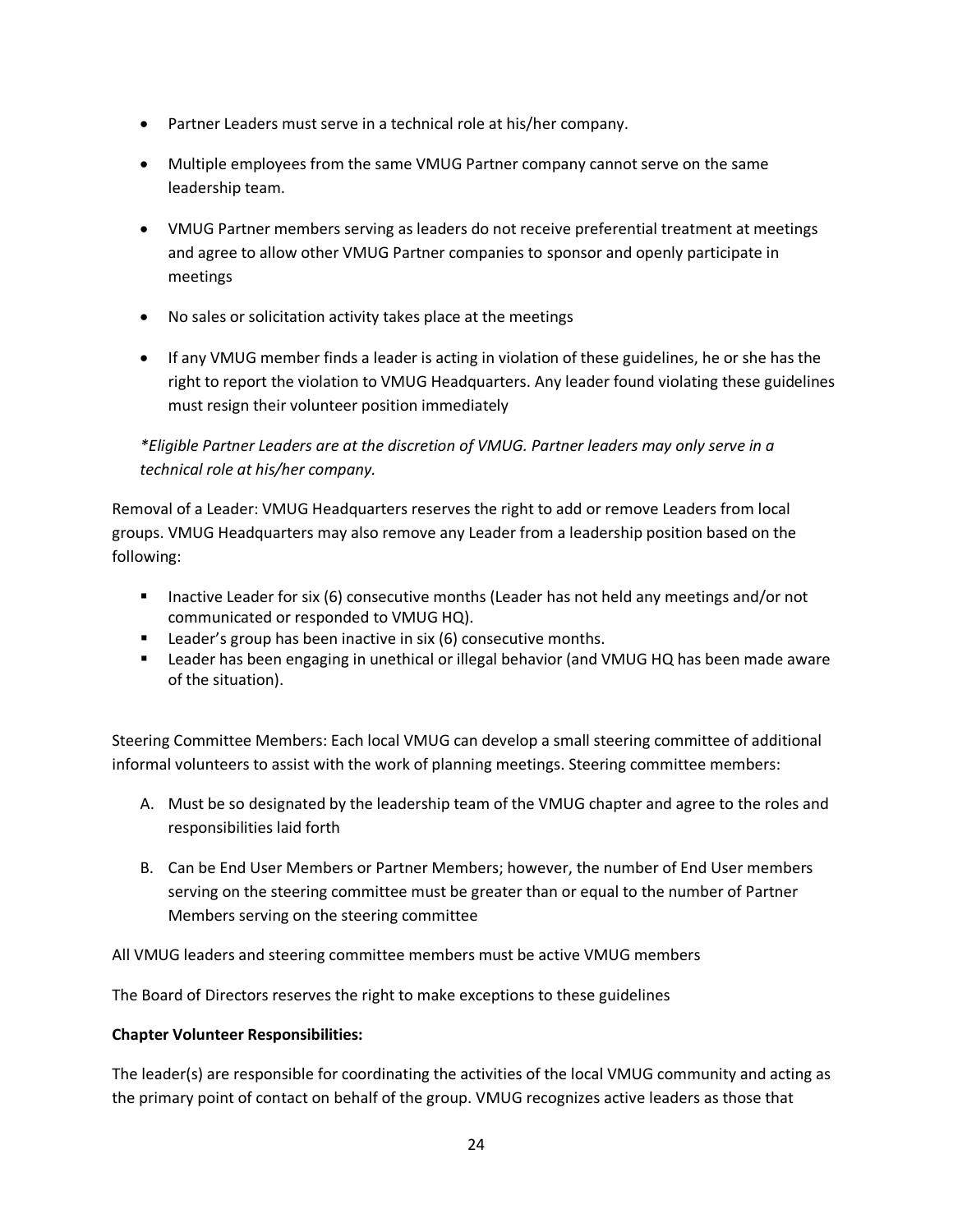participate in the activities below over a 12-month period. In the event a leader does not follow this criteria, they will be notified and may no longer be recognized as an active VMUG leader.

Leaders are expected to hold meetings at least quarterly for their local VMUG membership. For each of these meetings, the leaders are responsible for:

- A. Selecting a meetings date and time
- B. Obtaining a meeting venue
- C. Securing event sponsors: Leaders are responsible for securing sponsorship funds to cover the meetings costs, such as food and beverage, AV needs, and facility fees
- D. Creating the agenda and arranging speakers: The leaders must confirm all speakers and the format of the meeting agenda. Each VMUG has a VMware Resource sponsor to provide assistance with securing VMware speakers and experts
- E. Submitting Meeting Request on community.vmug.com. The leader must provide the date, location, sponsors, and at least a preliminary agenda to their VMUG Headquarters contact four to six weeks in advance of the meeting date so e-mail promotions can be distributed
- F. Ensuring all membership data is stored and maintained by the global VMUG organization; no individual VMUG chapter should have their own membership database or distribution list
- G. Managing their local VMUG community on the VMUG web site [\(community.vmug.com\)](http://www.community.vmug.com/)
- H. Actively participating in the VMUG Leader Community and on VMUG Leader Calls

Funding/Sponsorship: The cost of holding a local or regional VMUG chapter meeting is fully supported by sponsorship funds.

- A. For local VMUG meetings, the leaders work directly with the sponsors to arrange payment and handle any funds
- B. VMware will cover the meetings costs for a newly launched local VMUG's first meeting, if funds are available
- C. For VMUG Conferences, all sponsorship funds are handled by VMUG Headquarters

Support and Resources: VMUG Headquarters are committed to providing the following services and support to each leader:

- A. Manage the registration lists and invitation process for each meeting
- B. Maintain an up-to-date calendar of events
- C. Share best practices and templates with all VMUG leaders and respond to inquiries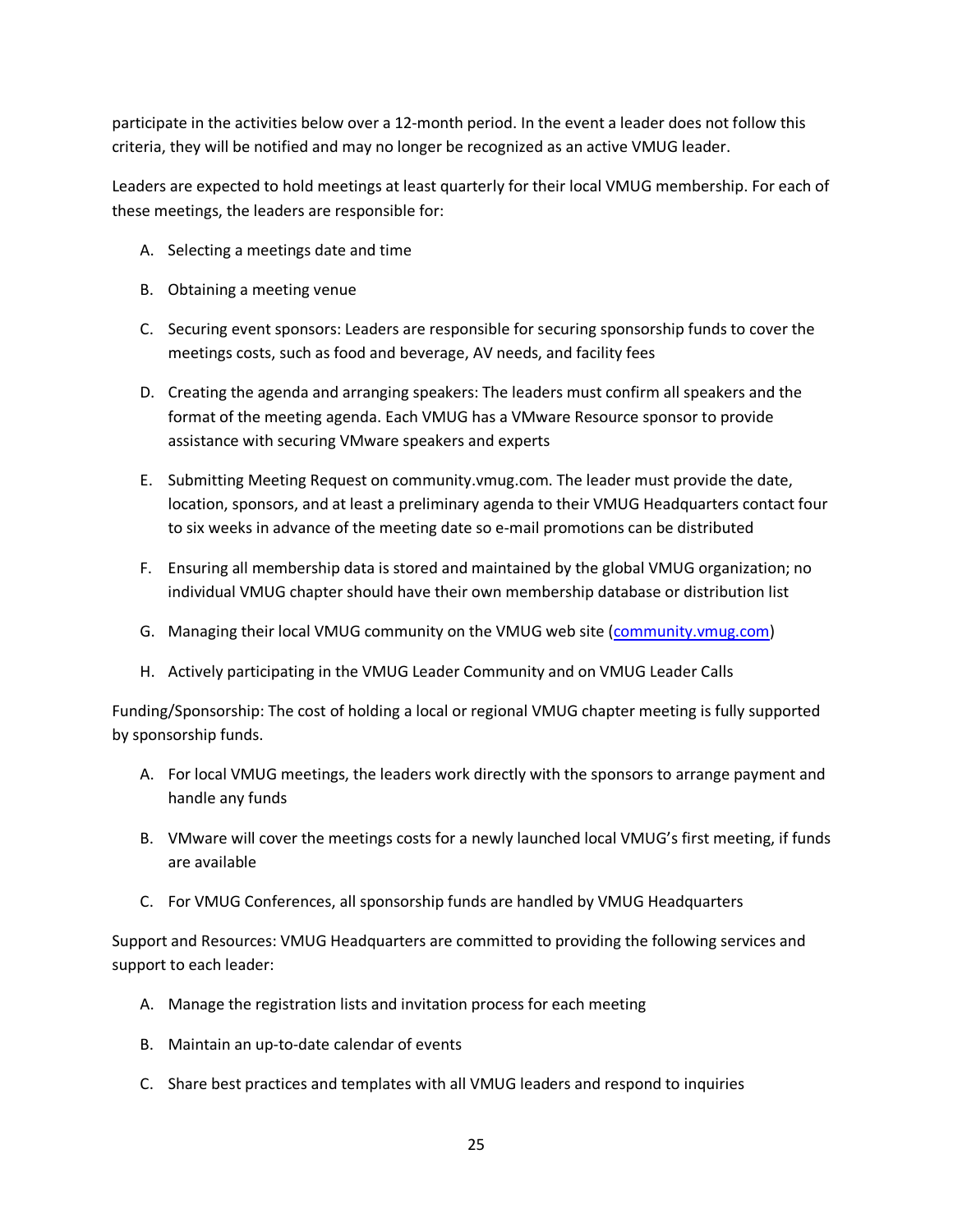- D. Provide the latest product information and presentations
- E. Support the VMUG Community web site [\(community.vmug.com\)](http://www.community.vmug.com/) and VMUG online workspaces
- F. Provide a VMware Resource to each local VMUG where available

Communications: VMUG Headquarters is responsible for promoting and advertising VMUG chapter meetings via e-mail to the established membership lists. Volunteer leaders are welcome to use other means, such as Twitter, Facebook, blogs, independent web sites, and discussion forum postings, to promote their meetings

# **Section V – Shared/Special Interest Group (SIG) Definition and Role Description**

A Shared/Special Interest Group (SIG) is a sub-group of members who share an interest in an industry, application, or any other common interest consistent with the use of VMware. SIGs are meant to facilitate the exchange of information and networking and offer year-round activities to members, such as webinars and online communities.

# **Article VII – Marketing and Communications Practices**

# **Section I – Standards for Use of VMUG Name, Logo, and Identity**

Use of VMUG Name and Identity: VMUG's name marks and logos may be used only in conjunction with VMUG business. VMUG's name, marks and logos shall not be used where such use could be construed as an endorsement of a company, person, product, service or activity. However, VMUG speakers, members and presenters may acknowledge their participation in VMUG, including their leadership roles, in their vitae, biographies and resumes

Use of VMUG Logo: The primary logo features three figures in varying shades of blue and green to the left of gray lettering stating "VMUG VMware User Group". The logo should not be altered or broken apart. Adequate clear space must surround the logo. Do not put text or graphic elements too close to the logo. The clear space (x) is based on the height of the logo. The logo should not be used at any size smaller than .35 inches tall. This ensures legibility of the logo

# **Section II – Standards for VMUG Publications**

In general, VMUG publications strive to speak in a voice that is informative and transparent and emphasizes the independence of VMUG, engagement with the membership, VMUG's global reach, the feeling of inclusion, the fact that VMUG is customer driven, and that VMUG programs help maximize VMware deployments.

Editing Policy: VMUG reserves the right to edit submitted materials or to use only portions of submitted materials. Edits may be for reasons of technical accuracy or completeness, VMUG policy, readability, or consistency

Author Eligibility and Compensation: All VMUG members and others from throughout the industry are eligible to submit articles for publication. Authors will not receive any financial compensation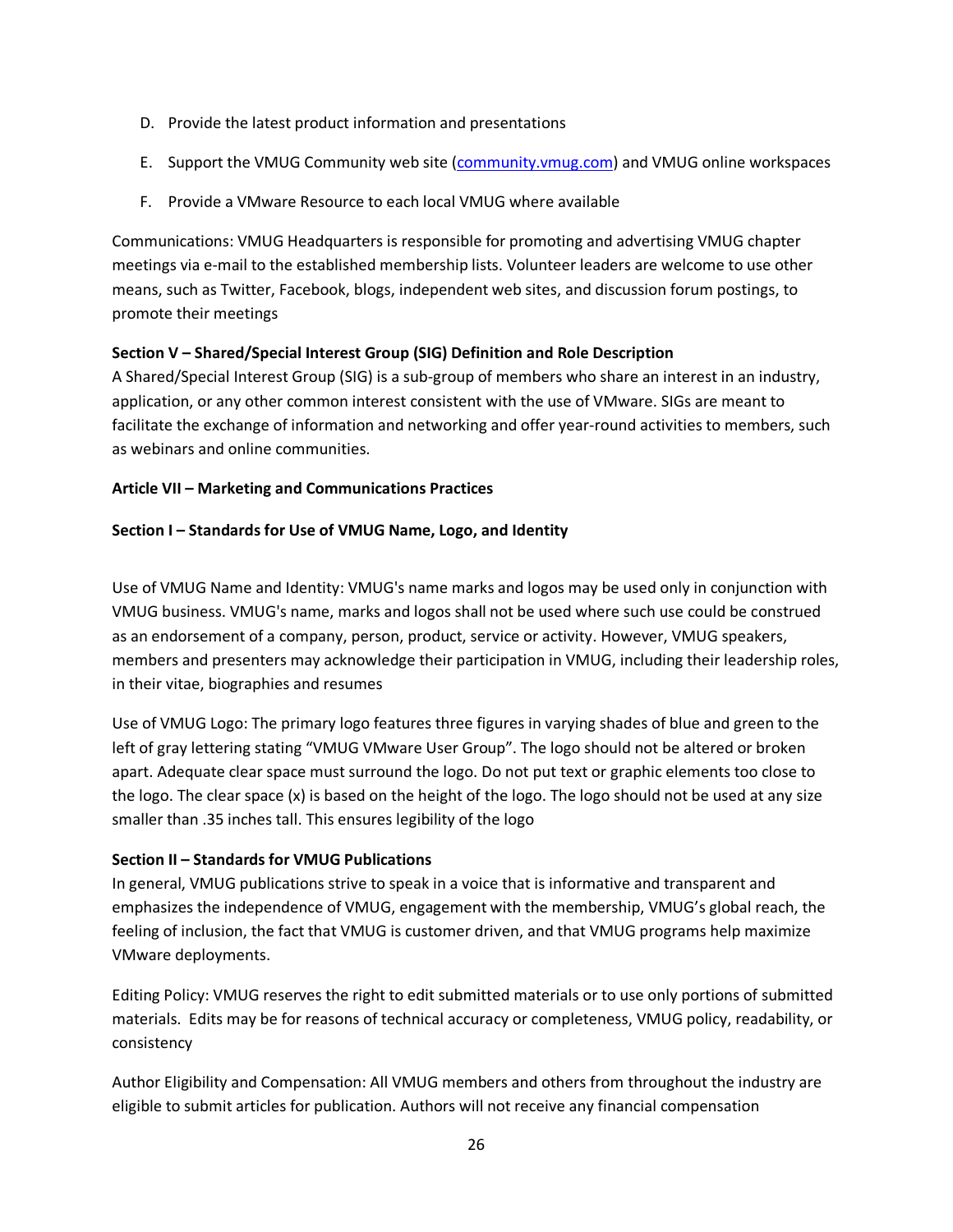Reprints: *VMUG* typically allows its articles to be reprinted in publications provided that a request is received in writing and includes full details about what exactly will be reprinted, where it will appear and to whom it will be distributed. VMUG will typically grant approval and request that the article appears intact (i.e. not edited or condensed) and with a lead-in or footnote that clearly identifies *the specific publication* as the source of the article

Advertising: All advertising will be handled by the VMUG sales and sponsorship team

### **Section III – Media Relations Process**

Press inquiries about VMUG activities and positions should be directed to the VMUG President or the Executive Director. The President, or the person designated by the President, is the authorized spokesperson for VMUG and as such must only represent the views of VMUG Board and/or membership. No other officer, delegate, attendee, agent, member or employee is authorized to express views, opinions, or positions on behalf of VMUG without prior approval of the President. Preparation or provision of information for public release is the responsibility of a designated member of the Board of Directors. The President, Vice President or designee thereof must approve the release of VMUG work or information about VMUG work to the general public.

# **Section IV – Terms and Conditions for Use of VMUG Web Site**

All documents and information contained within the VMUG web site and its subdirectories (the "VMUG web site") are the property of VMUG or used by VMUG with permission, whether or not a copyright, trademark or other notice appears on the screen displaying the information. Users of the VMUG web site may save and use information contained therein only for personal use. No other use, including reproduction or retransmission, of the VMUG web site may be made without the prior written permission of VMUG, which may be requested by contacting VMUG headquarters

VMUG makes no warranty, guarantee, or representation as to the accuracy or sufficiency of the information posted herein, and VMUG assumes no responsibility or liability regarding the use or misuse of such information. Nevertheless, VMUG retains the right to remove posted messages or other materials that it believes are not in the best interests of the VMUG

Links or pointers connecting the VMUG Web site with other Internet sites are provided as a courtesy only. VMUG assumes no responsibility or liability for the content, accuracy or compliance with applicable laws of such linked sites

Because of the high level of activity by VMUG members and leaders, the VMware Communities web site [\(http://communities.vmware.com/community/vmug\)](http://communities.vmware.com/community/vmug) will continue to be used as a communication vehicle between VMUG Headquarters, VMware, and the VMUG membership

Anything posted to the VMware Communities site must adhere to the usage terms established by VMware and available on their web site:<http://communities.vmware.com/home.jspa>

The global VMUG organization recognizes that a number of local VMUGs support their own web presence, including web sites, blogs, discussion forums, and Twitter, Facebook, and LinkedIn accounts. VMUG Headquarters does not actively monitor these web sites, but does expect the operators and users of these sites not to post any defamatory, abusive, profane, threatening, offensive, anti-competitive, or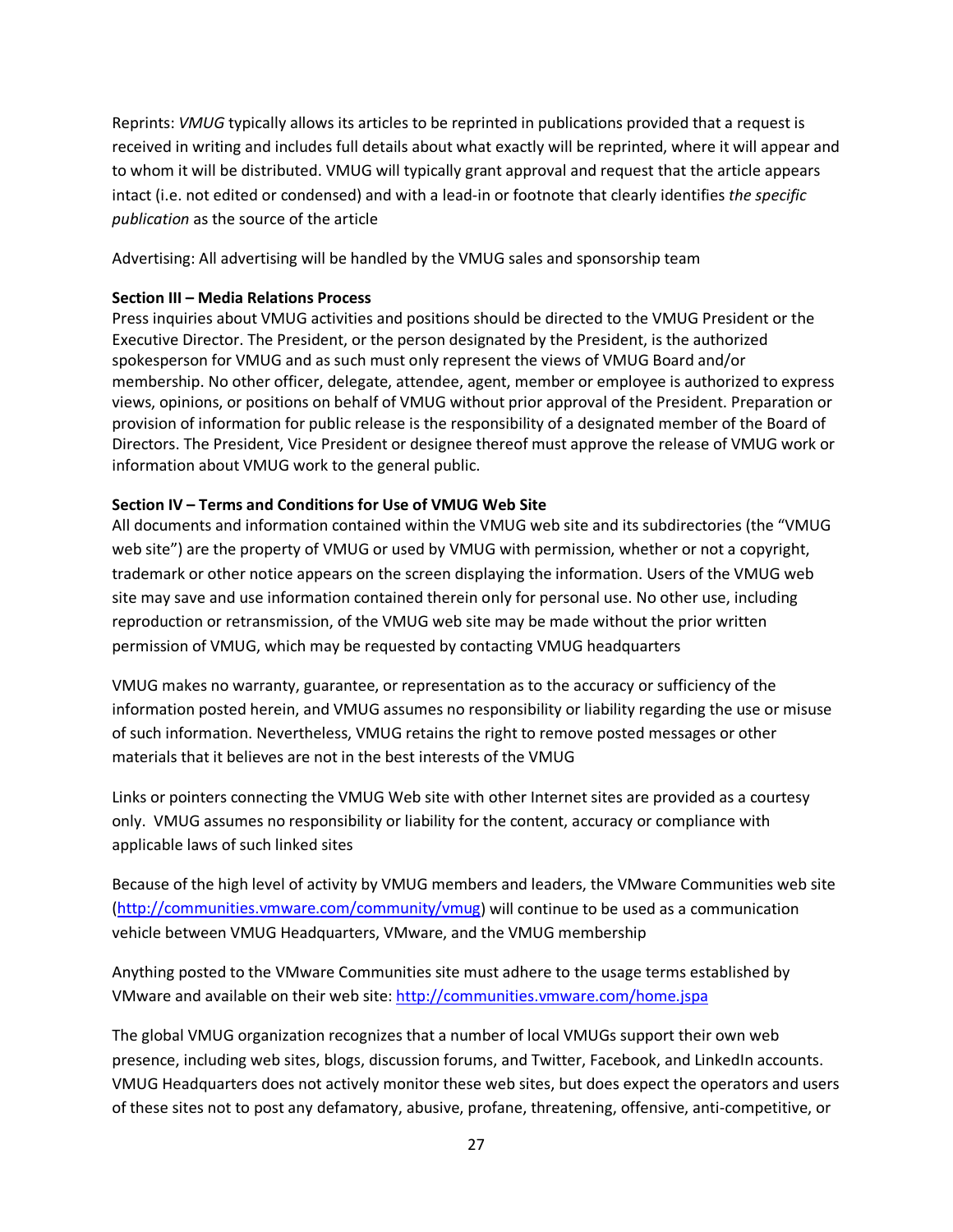illegal materials. VMUG does not condone and will not be responsible for any such materials or resulting liability, including anti-trust liability. Users acknowledge that any reliance on material, content and/or links posted by other parties will be at their own risk and assume full legal responsibility and liability for all actions arising from posts.

#### **Article VIII - Financial Management**

The Executive Director/Treasurer will ensure VMUG assets are protected, adequately maintained and not unnecessarily risked.

### **Section I – Financial Management Guidelines**

Accordingly, and only as they relate to VMUG assets and finances, the following guidelines apply:

- A. Contract Signing: Approval is required as listed below based on the totality of the contracted amount. These thresholds apply for all VMUG programs and investments, with the exclusion of contracts for user conference venues.
	- a. \$100,000 or less Executive Director approval required
	- b. \$100,001- \$150,000 Executive Director and Treasurer approval required
	- c. \$150,001 \$250,000 Executive Director, Treasurer and President approval required
	- d. Greater than \$250,000 VMUG Board approval required
- B. Payment Approvals: The same approval thresholds exist for submitting payments that apply to contract approvals. Payment approvals are required for all VMUG programs and payments with no exclusion. Executive Director may not sign any check greater than \$100,000.00 without the written approval by the Treasurer or sign any checks issued to another signatory on an VMUG account without written approval from a third-party co-signer. Electronic and facsimile approvals may be accepted as written authorization. All VMUG headquarters management company invoices must be approved by the Executive Director.
- C. Operating capital will be held in secure instruments, including insured checking accounts or in interest bearing accounts except where impractical to facilitate ease in operational transactions
- D. VMUG will not acquire, encumber or dispose of real estate
- E. Discretionary budget: use of any budgeted discretionary funds requires prior approval of either the President or Treasurer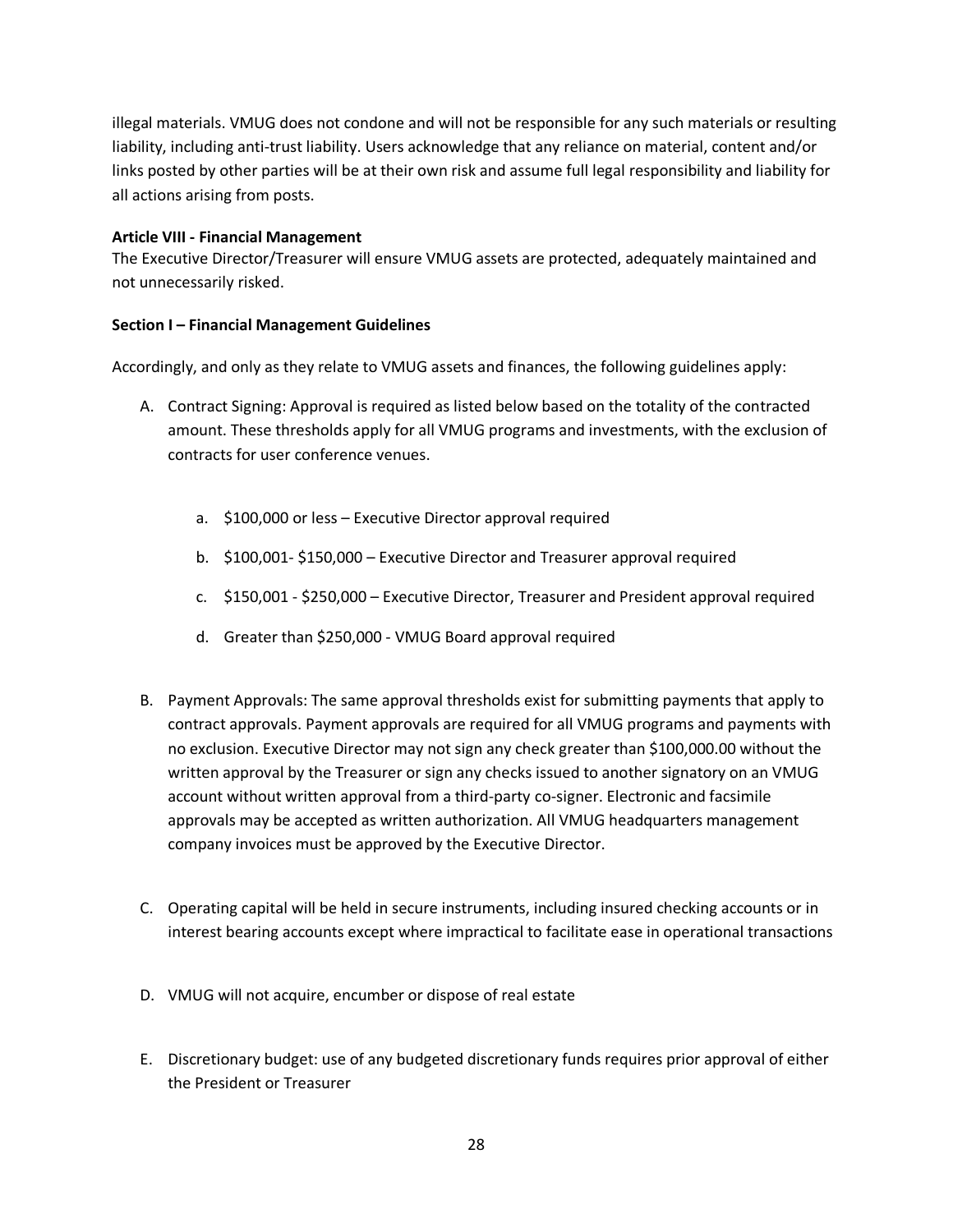- F. Annual Audit: VMUG will obtain an audit of itself by an independent licensed CPA firm on an annual basis
- G. Tax Analysis: In order to help mitigate any tax burden VMUG may incur, the Executive Director and Treasurer will work with VMUG's contracted auditor to provide tax analysis on a quarterly basis when the projected net profit exceeds US\$100,000. At such time, the auditor will seek to provide suggestions to lessen the tax burden, subject to review by the Finance and Audit Committee, and approval by the Board of Directors
- H. Director and Officer Liability Coverage: VMUG will indemnify and hold harmless its officers, directors, members, and their representatives upon determination by the Board that the person to be indemnified acted in good faith and with reasonable belief as to what was in the best interests of VMUG. Members and their representatives shall not be liable for the debts of VMUG. VMUG will carry professional liability and general insurance for its Board of Directors and designated volunteers. A current detailed policy is available on request from VMUG staff

# **Section II - Budgeting/Forecasting**

- A. Budgeting any fiscal year or the remaining part of any fiscal year shall not deviate materially from priorities, risk fiscal jeopardy, nor fail to show a generally acceptable level of foresight. Accordingly, the Board shall cause budgeting which:
	- a. Contains adequate information to enable:
		- i. Accurate projection of revenues and expenses
		- ii. Cash flow projections based upon sound assumptions
	- b. Plans the expenditure in any fiscal year within the amount of funds than are realistically projected to be received unless authorized by the Board
	- c. Allows VMUG to achieve a targeted reserve fund of six (6) months operating expenses, unless otherwise authorized by the board
	- d. Provides sufficient funds for Board prerogatives, such as costs of fiscal audit, Board development, approved travel, Board and committee meetings, and Board legal fees
- B. Process and Calendar: The VMUG budget is developed annually by the Finance and Audit Committee and the VMUG headquarters staff and will be presented to the full board for approval. The annual budget should be approved by December 15 of each year in order to adequately prepare for the next year's financial cycle. The Investment Policy and Reserve Policy should be considered as the budget is developed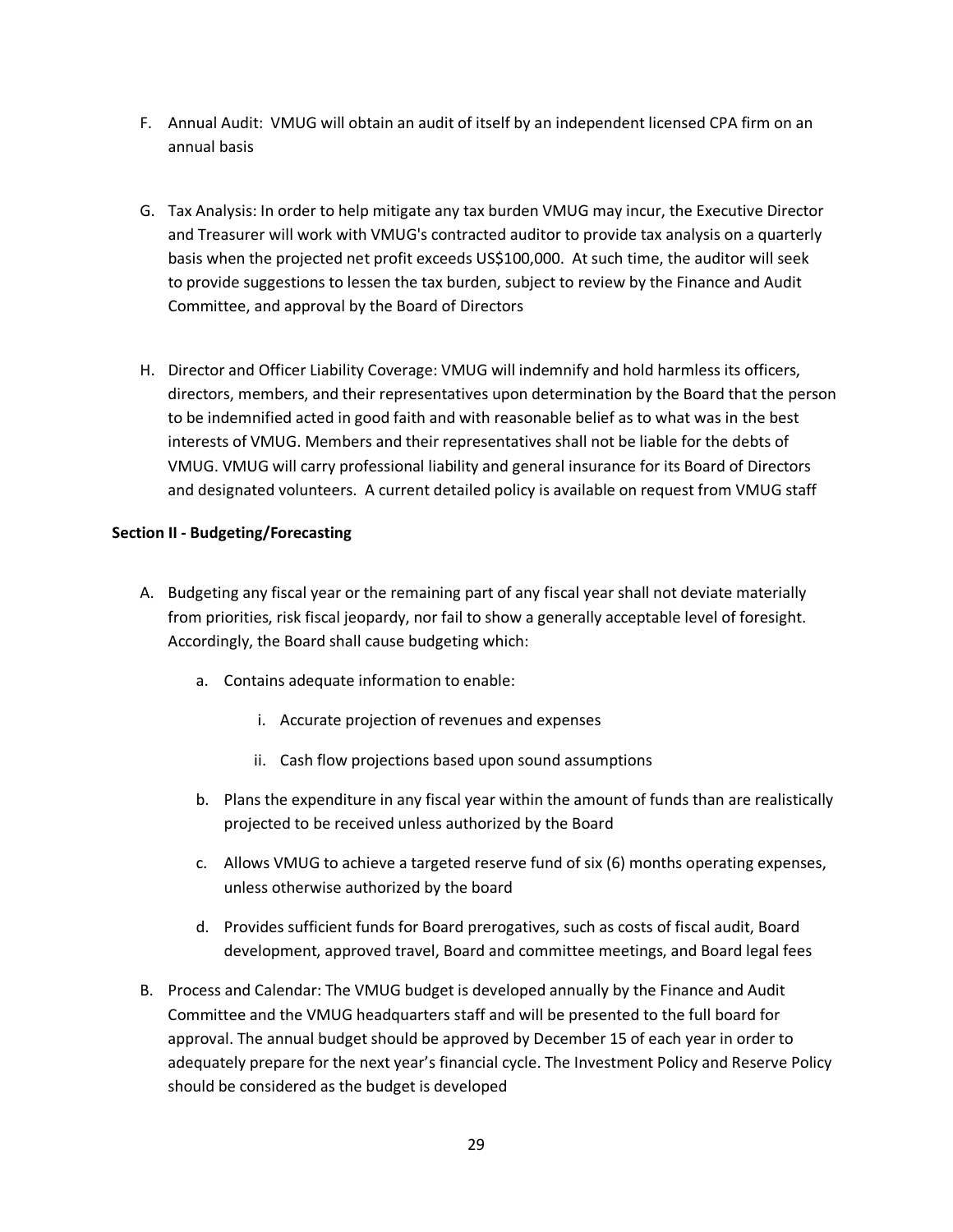- C. Budget Reallocation and Exceptions: A budget reallocation is defined as an additional expense that is not covered in the current budget, but can be covered by funds from a different expense line or program. A budget exception is defined as an additional expense that is not covered in the current budget, cannot be covered by the current budget within any programs, and is for an initiative that is supported and approved by the board of directors. Before requesting a budget exception, an attempt must be made for a budget reallocation
- D. Budget Reallocation Process: Funds from one expense account within a specific program may be reallocated to another by Board members or staff. Alternatively, funds may be reallocated between related programs. The following conditions apply to any reallocation:
	- a. The total expenditure for the program does not exceed the budgeted expenditure for that program
	- b. The reallocation of funds is for initiatives previously approved by or widely supported by the board of directors
	- c. The reallocation of funds does not change the general intent of the original program(s)
- E. Budget Exception Process: After attempts for a budget reallocation are exhausted, a budget exception may be requested. Any request for expenditure of funds which will result in the total expenditure for the program exceeding the budgeted amounts must be approved by the Treasurer/Secretary in advance of the commitment of the expenditure, and subsequently reported to the Board of Directors. Additionally, any requests for expenditure of funds for new initiatives must be pre-approved by the Board of Directors. Requests must include an updated decision package detailing the following:
	- a. The original budget for the program
	- b. The effect of budget reallocations already made and the reasons for these re-allocations
	- c. The reason for the request
	- d. Discussion of why additional budget reallocations cannot cover the additional costs
	- e. The amount of the request

### **Section III – Board Travel and Expense Reimbursement Policy**

VMUG will pay or reimburse reasonable, legitimate expenses for approved travel undertaken for the purpose of conducting VMUG business. In order for expenses to be paid or reimbursed, travelers will be required to adhere to the following regulations and procedures.

**NOTE: This policy applies to anyone who travels on VMUG business and expects to be reimbursed or have expenses paid by VMUG.**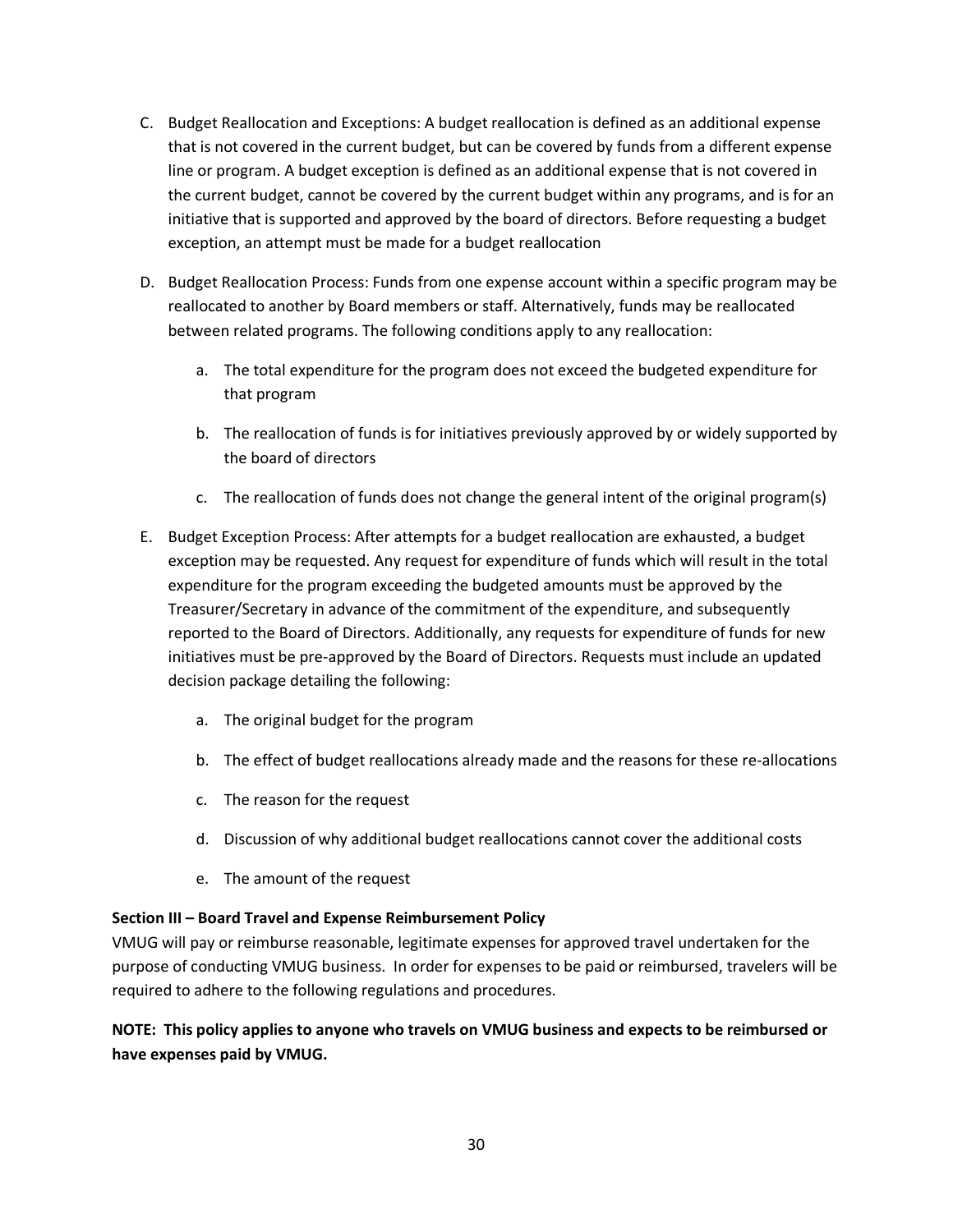Budgeted travel will be outlined in VMUG's annual budget. If unbudgeted travel needs arise, the requestor must submit reason in writing to the Executive Director. The Executive Director will review, confirm, and approve and/or will bring to the Treasurer/Board if additional discussions or exceptions are needed.

The following types of travel expenses, within reason, will be paid or reimbursed by VMUG:

- A. Coach airfare: Business class and first class travel will not be reimbursed, unless approved by the Treasurer. Also, if a Board member has a flight segment longer than 6 hours he or she may purchase premium economy seating for that flight segment only.
- B. When possible, travelers should reserve their tickets 21 days in advance of travel. When traveling on short notice, travelers should book as far in advance as possible to take advantage of reduced airfares
- C. Whenever direct billing is established, travelers must use specified travel agents to book travel. When direct billing is not available travelers are instructed to search diligently for the lowest available fares and to use travel itineraries that will yield the lowest fares
- D. Fees for checked luggage
- E. Round-trip ground transportation between the traveler's home or office and the departure point, and round-trip transportation between the arrival point and the meeting location. Whenever prudent, the least expensive form of ground transportation should be used
- F. When personal automobiles are used for ground transportation, reimbursement shall be in the form of a per-mile (kilometer) amount not to exceed the current U.S. government allowance or the allowance that your firm would pay when traveling on company business. If a traveler elects to drive to a VMUG meeting, the total amount reimbursed will not exceed the cost of round-trip coach airfare booked in advance. Tolls will be reimbursed in addition to the mileage allowance. No reimbursement will be made for repairs, and the operator of the vehicle is totally responsible for carrying adequate insurance
- G. Hotel room lodging and tax for standard rooms; upgrades will not be reimbursed
- H. Meals will be reimbursed based on the following maximum per diem for North American travel, International per diem to be reviewed by the Finance Committee on an as-needed basis for reasonability
	- a. Dinner: \$30.00 USD
	- b. Lunch: \$20.00 USD
	- c. Breakfast: \$15.00 USD
	- d. Snacks/Misc: \$5.00 USD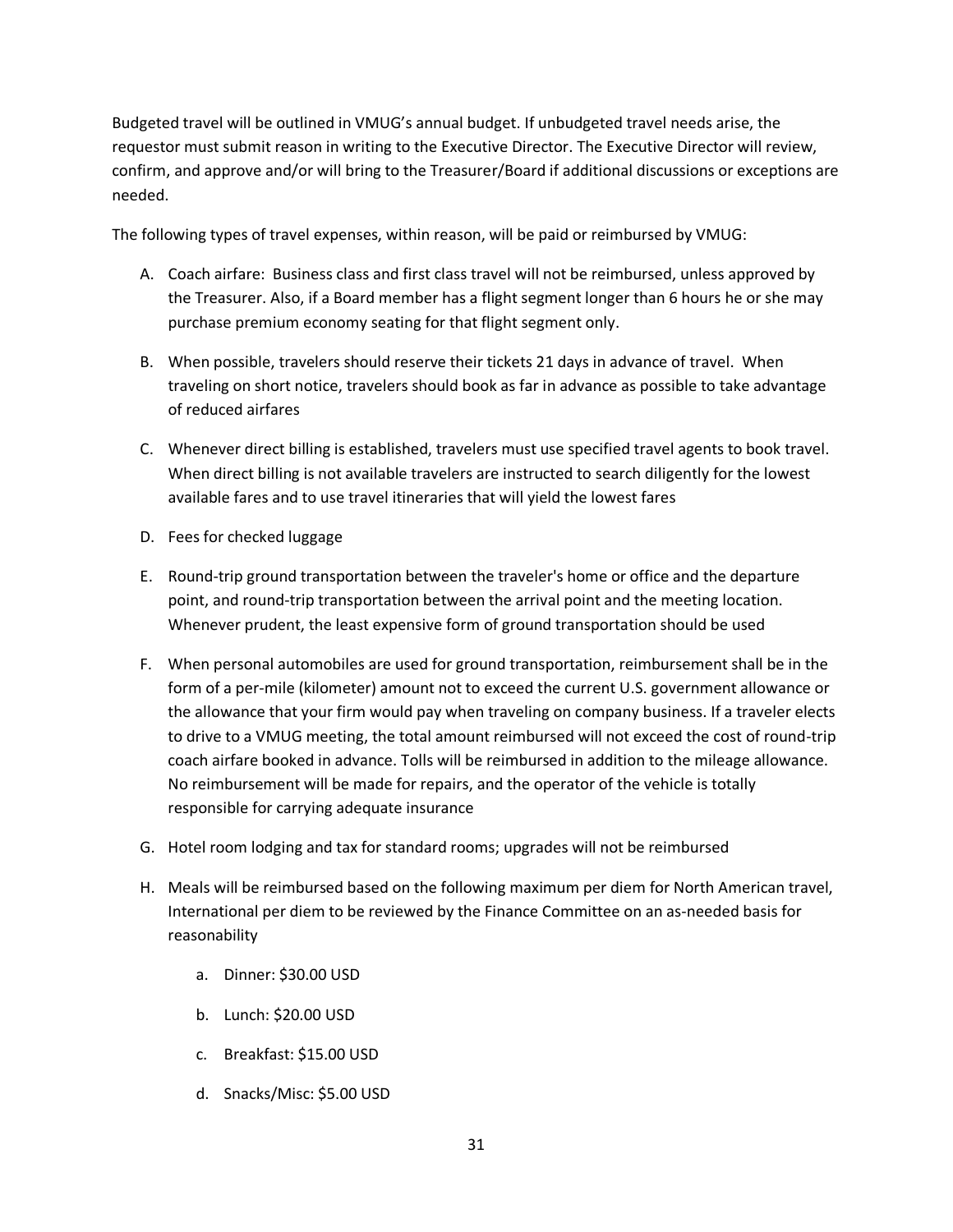- I. Laundry for trips longer than 5 consecutive days
- J. Shipping of meeting materials to or from the traveler's office
- K. Gratuities for bell or housekeeping staff, porters, and other service personnel
- L. Internet access/connectivity
- M. The following are not considered reimbursable expenses:
	- Sightseeing and entertainment
	- Expenses for non-Board members accompanying Board members to VMUG functions
	- Long distance calls to home or office
	- Any other expense not included in must be approved by the Board or the Treasurer

Board members electing not to attend a VMUG sponsored meal/event will not be reimbursed for meal expenses incurred during that time without approval from the Executive Director or President

In order to be reimbursed for VMUG-related travel, travelers must submit a VMUG Expense Reimbursement form to VMUG HQ office after the trip is completed. Expense reports must be accompanied by original receipts whenever possible. Each expense must be separately itemized. All reimbursement request and accompanying receipts must be submitted within 60 days of the expenditure

VMUG will carry a travel accident insurance policy covering persons who travel on association business. Individuals traveling on VMUG business who rent a car outside of the United States are to accept any/all rental car insurance offered at the time of rental. This is not currently covered under VMUG's insurance policy. All other insurance is the responsibility of the individual traveler

For any/all group travel and entertainment expenses, the expense will be incurred by the most senior staff member present

The use of any VMUG organization funds, credit cards or services for personal use is strictly prohibited

There will be no ATM or Debit card issued on any VMUG account. Any cash withdrawal must be documented and approved as part of an expense report submission

### **Section IV - Financial Policies for Regional and Local VMUGs**

Expense Reimbursement

Requests for funds to support VMUG regional or local meetings must be submitted to VMUG HQ for approval by the VMUG Treasurer. VMUG will not reimburse leaders for travel expenses to and from meetings, unless it is a budgeted expense for that particular meeting.

Use of Sponsor Funds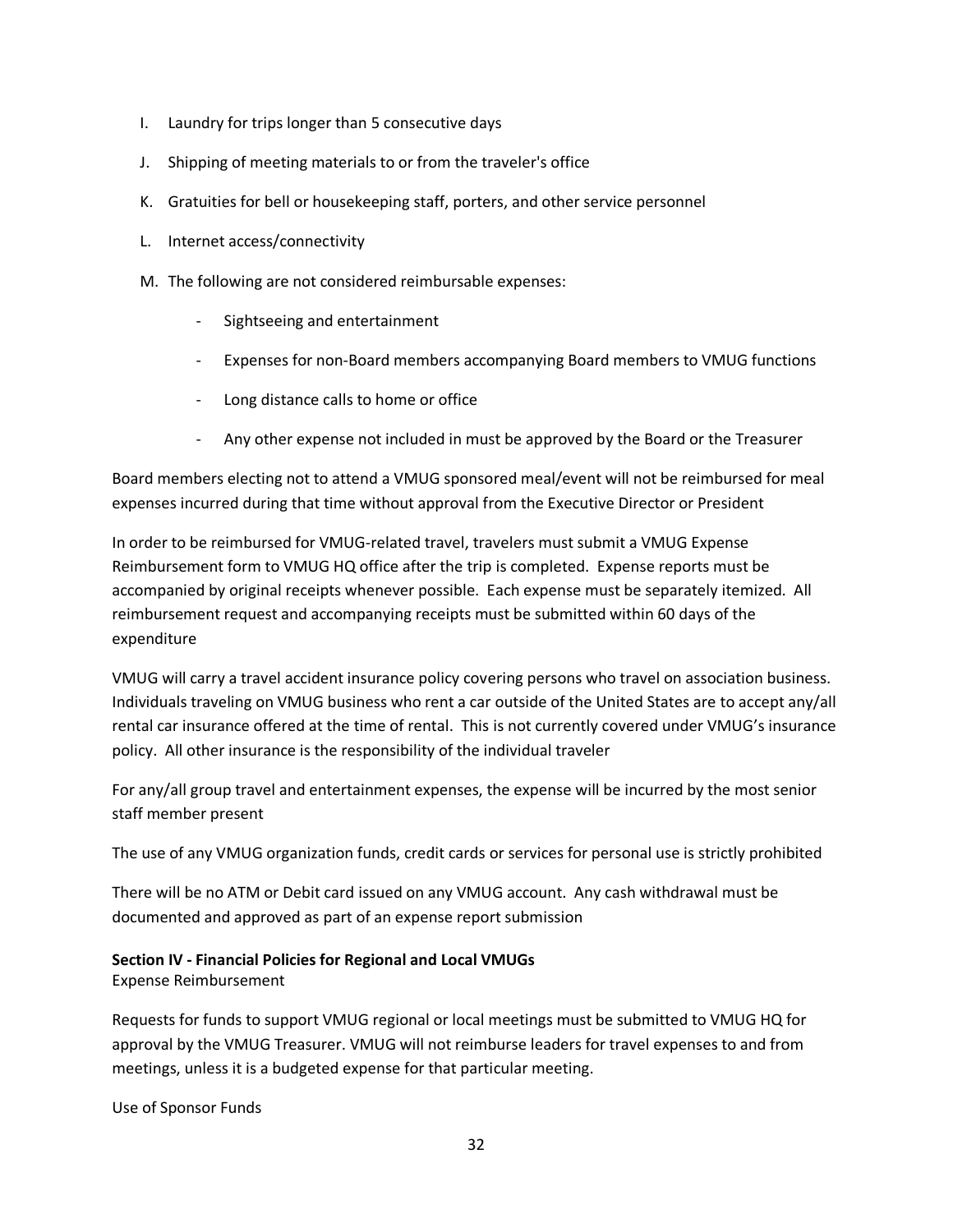VMware partners are the main support for VMUG meetings and events and their sponsorship dollars are to be used to cover the costs of hosting VMUG meetings and events. These funds are not to be used by local leaders to purchase or own assets and commodity items due to tax and audit reasons.

### **Section V - Whistleblower Policy**

VMUG prides itself on its adherence to federal, state, and local laws and/or regulations, including business ethics policies. As such VMUG has decided to adopt a whistleblower protection policy. Pursuant to this policy, any employee who becomes aware of any violation of federal, state, or local law or regulation, including any financial wrongdoing, should immediately report the violation to the Executive Director to allow the organization to investigate and, if applicable, correct the situation or condition.

If the Executive Director is involved or is believed to be involved in the matter being reported, employees may, in the alternative, make a report to VMUG's legal counsel. VMUG will conduct an investigation and take appropriate action within a reasonable period of time. Such complaints will be held in confidence to the extent the needs of the investigation permit.

"Financial wrongdoing" may include, but is not limited to:

- A. Questionable accounting practices
- B. Fraud or deliberate error in financial statements or recordkeeping
- C. Deficiencies of internal accounting controls
- D. Misrepresentations to company officers or the accounting department (including deviation from full reporting of financial conditions)

If any employee reports in good faith what the employee believes to be a violation of the law and/or financial wrongdoing to VMUG, its legal counsel, or to a federal, state, or local agency or assists in an investigation concerning financial wrongdoing, it is VMUG's policy that there will be no retaliation taken against the employee.

Employees are reminded of the importance of keeping financial matters confidential. Employees with questions concerning the confidentiality or appropriateness of disclosure of particular information should contact the Executive Director.

### **Section VI- Organizational Record Retention**

VMUG will retain organizational records according to the following schedule:

- A. Accounting Records
	- a. The following accounting records will be retained for seven years: accounts receivable reports, accounts payable reports, bank deposit slips, bank statements, reconciliations,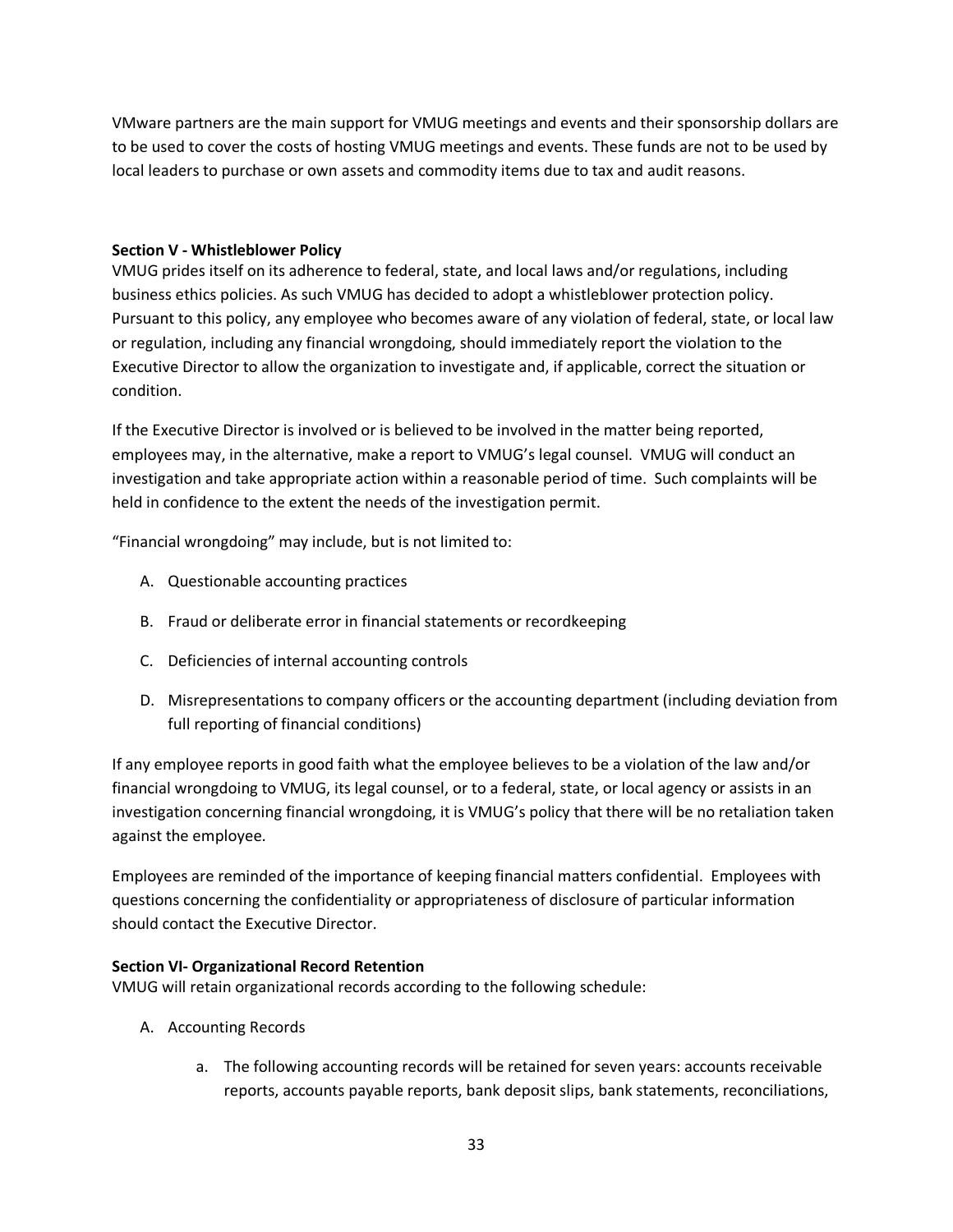budgets, cancelled checks, employee expense reports, volunteer expense reports, independent contractor expense reports, employee payroll records (W-2, W-4, annual earnings records, etc.), financial statements (annual), financial statements (interim/internal), invoices, payroll journal, and petty cash vouchers

- b. The following accounting records will be retained permanently: auditors' reports/work papers, cash disbursements journal, cash receipts journal, depreciation records, general journal or ledger, and inventory lists, which will be kept permanently
- B. Corporate Records
	- a. The following corporate records will be retained for seven years: contracts, sales (UCC), contracts (general), and contracts (government)
	- b. The following corporate records will be retained permanently: Annual Report, constitution, bylaws, IRS Determination Letter, minutes (board executive session), minutes (board and committees with board authority), minutes (committees without board authority), and qualifications to do business
- C. Insurance
	- a. Accident reports and insurance claims will be retained for seven years
	- b. Insurance policies will be retained permanently
- D. Miscellaneous Legal
	- a. Copyright, patent and trademark registrations will be retained permanently
- E. Personnel
	- a. Applications will be retained for one year
	- b. The following personnel records will be retained for seven years: employee earnings/payroll records, employment contracts, garnishments, government reports, and time cards/sheets
	- c. The following personnel records will be retained permanently: employee files, employee pension records, including service, eligibility, personal information, and pensions paid, and pension and profit-sharing plans
- F. Taxes
	- a. All tax records will be retained permanently. This includes income tax returns and cancelled checks (federal, state and local), payroll tax returns, sales and use tax returns
- G. General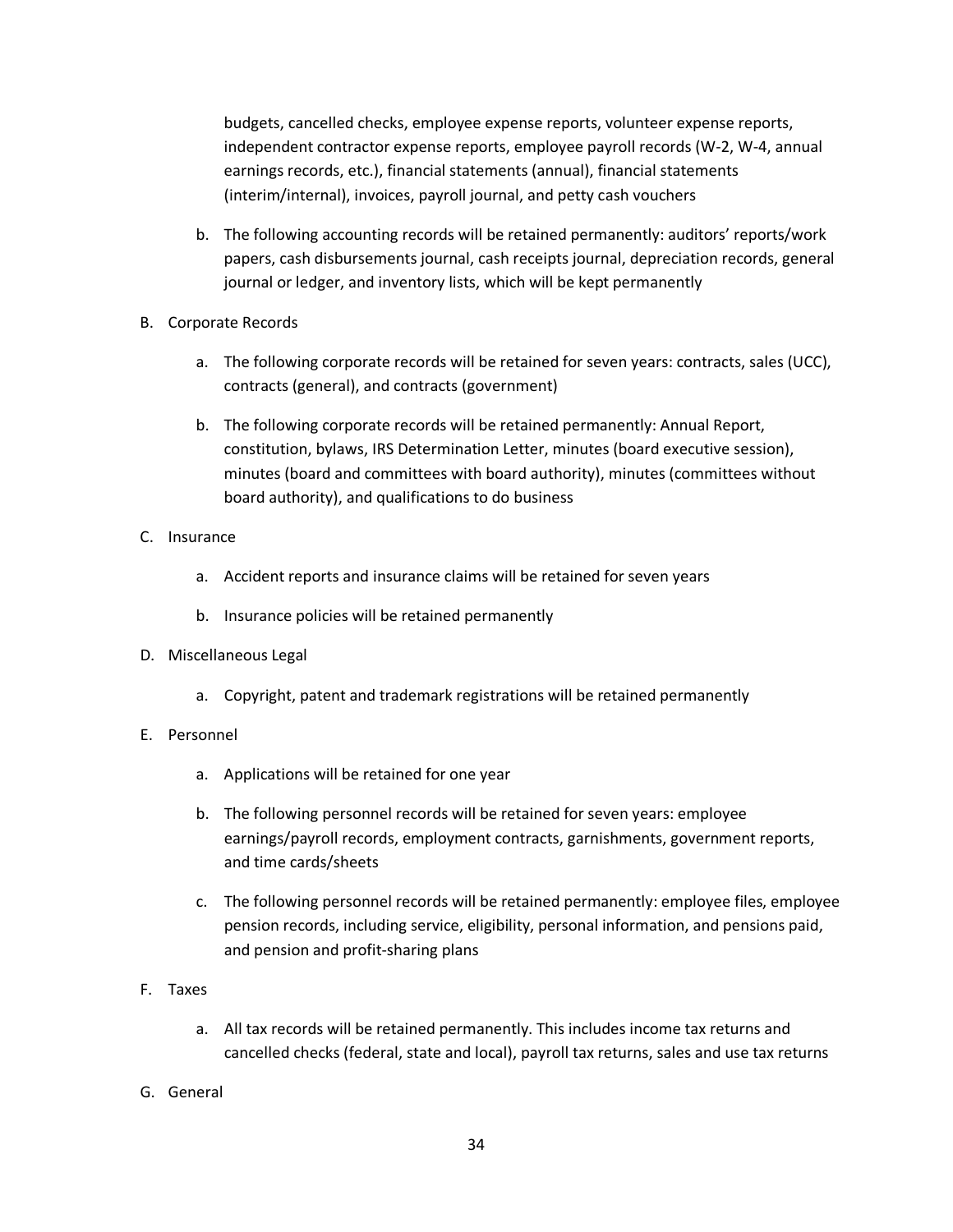a. Supporting correspondence and notes regarding patents, copyrights, licenses, agreements, bills of sale, permits, liabilities, etc. will be retained permanent

Article IX - Investment Policy

This investment policy is to provide guidelines for the investment of funds held by VMUG in excess of required operating capital.

# **Section I – Investment Purpose and Philosophy**

# **Investment Purpose:**

This statement is set forth to govern the management of the funds of the Corporation. This is an area of particular responsibility for the Finance Committee (the "Committee"); as the Committee is called upon to insure the prudent investment of funds in order to meet the short- and long-term spending needs of the Corporation. The Committee shall establish broad guidelines for the investments, select an Investment Advisor, and approve asset allocations that achieve the Board of Directors' objectives.

This investment policy (the "Policy") has been established to provide a general framework for the management and investment of the Corporation's funds. The Policy sets forth specific investment objectives to help ensure that the funds or assets of the Corporation are financially managed in the best interests of the members.

# **Investment Philosophy:**

The overall philosophy concerning the investment of the Corporation's assets is to preserve principal, both in absolute terms and real terms (adjusted for inflation), while seeking to maximize returns within acceptable levels of risk.

It is important for the assets to generate not only sufficient current returns, but sufficient future returns as well. As part of this philosophy, the funds are to be diversified among multiple asset classes, consisting of equities (stocks), fixed income (bonds), and money market and government securities. In doing this, the Board of Directors acknowledges that history has demonstrated that equity and fixed income returns can at times be somewhat volatile and will take this into consideration when making its final allocation decisions. However, the Board of Directors still expects that, although there may be interim periods of negative returns, the Investment Advisor will make every attempt to preserve the principal of the assets under management.

For the purposes of managing investment risk and to optimize investment returns within acceptable risk parameters, the funds held will be divided into three separate investment pools.

# *Section II –* **Definition of Fund Pools:**

Three investment pools shall be established and defined as the "Operating Fund," the "Short-term Fund," and the "Long-term Fund."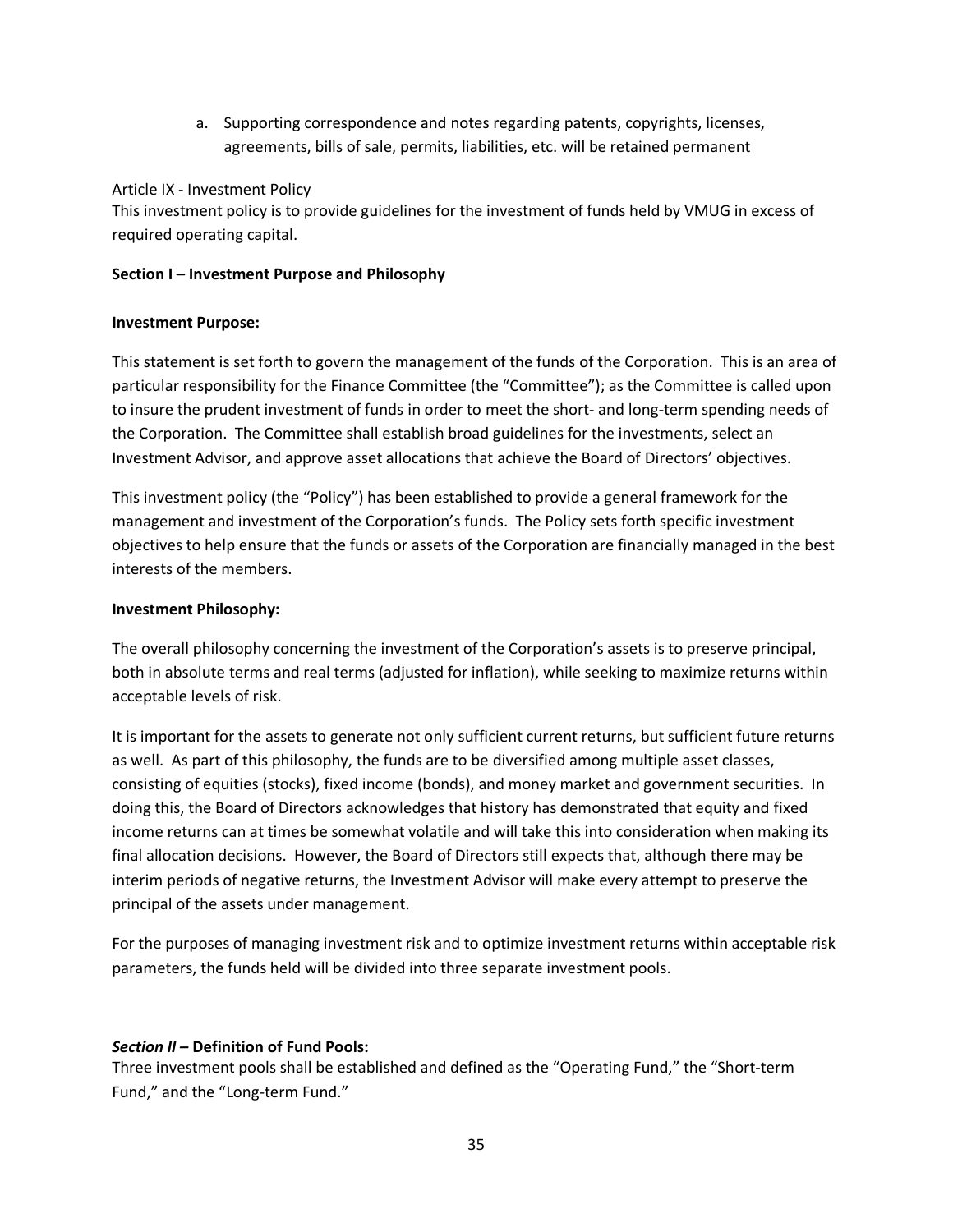# **Operating Fund:**

### **Purpose**

The purpose of the Operating Fund is to segment those funds that maybe required to fund the normal course of business during the current budget cycle.

#### **Investment Objectives**

The investment objectives of the Operating Fund are:

- A. Preservation of capital
- B. Liquidity
- C. To optimize the investment return within the constraints of the policy

#### **Investment Guidelines**

The Executive Director shall be authorized to invest the VMUG Operating Fund as follows:

- A. Interest bearing accounts in federally insured banks and savings and loans
- B. Money Market funds
- C. Direct obligations of the U.S. government, its Agencies and instrumentalities

The Maturities on investments for the Operating Fund shall be limited to 90 days or less; with at minimum 50% of the funds in sufficiently liquid investments to be available within 5 business days

### **Short-Term Fund (1-3) Years:**

#### **Purpose**

The purpose of the Short-term Fund is to achieve the maximum possible rate of return on investments with a mixture of low risk asset classes.

#### **Investment Objectives**

The investment objective of the Short-term Fund is to surpass the rate of return on the appropriate indexes (designated by the Investment Advisor and approved by the Finance Committee) while maintaining a relatively low risk balanced portfolio

This portfolio may include a diversified mix of both stock and bond funds that assure liquidity yet provide a rate of return commensurate with the term and risk factors agreed between the Investment Advisor and the Finance Committee.

### **Investment Guidelines**

Allowable investments are as follows: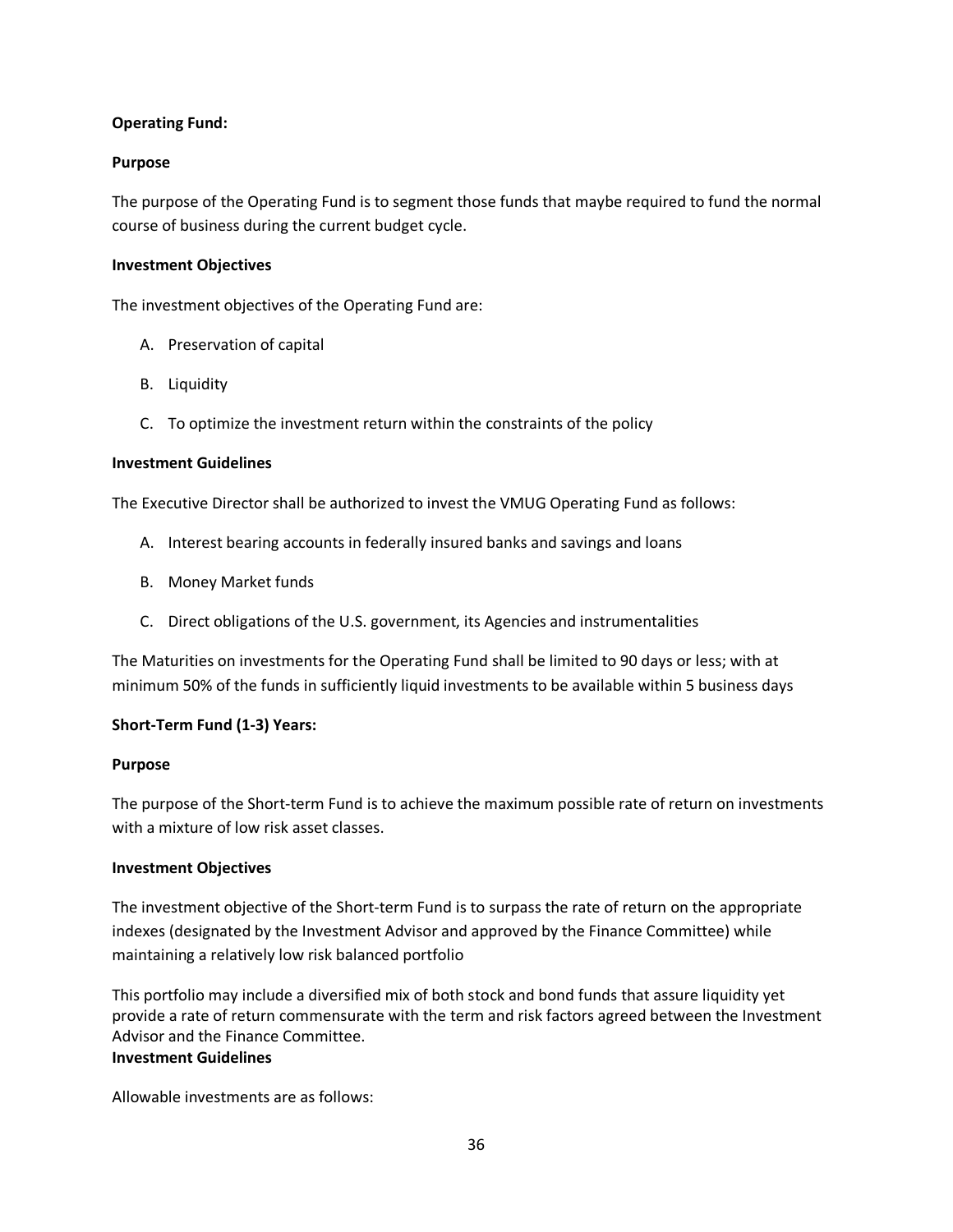- A. Money market funds
- B. Federally insured certificates of deposit
- C. Direct obligations of the U.S. Government, and municipal bonds
- D. Bond funds
- E. Equity funds

The portfolio is restricted to contain at least 20% of its assets in a combination of cash, money markets, treasury notes, and bond funds at all times. Additionally, the portfolio may contain no more than 80% of its assets in equity at any time. It shall be the responsibility of the Investment Advisor to recommend the allocation between the equity and fixed income segments of the portfolio based on his perception of market valuation levels and expected return on these asset classes under various economic conditions and anticipated liquidity needs

### **Long-Term Fund:**

### **Purpose**

The purpose of the Long-term Fund is to achieve greater than market rate of return on the investments through a mixture of equity and fixed income asset classes. The mixture of equity investments shall form a total portfolio of medium risk. Investments must be made in such a manner as to achieve long term growth in the account.

### **Investment Objective**

The investment objective of the Long-Term Fund is to meet or surpass the annual performance of the agreed upon comparative indexes index over a 3 to 5-year period. **Investment Guidelines**

Allowable investments are as follows:

- A. Money market funds
- B. Bond funds
- C. Equity funds
- D. Individual stocks

### *Section III:* **Procedures & Responsibilities:**

The following procedures will be followed to ensure the investment policy is consistent with the current mission of VMUG: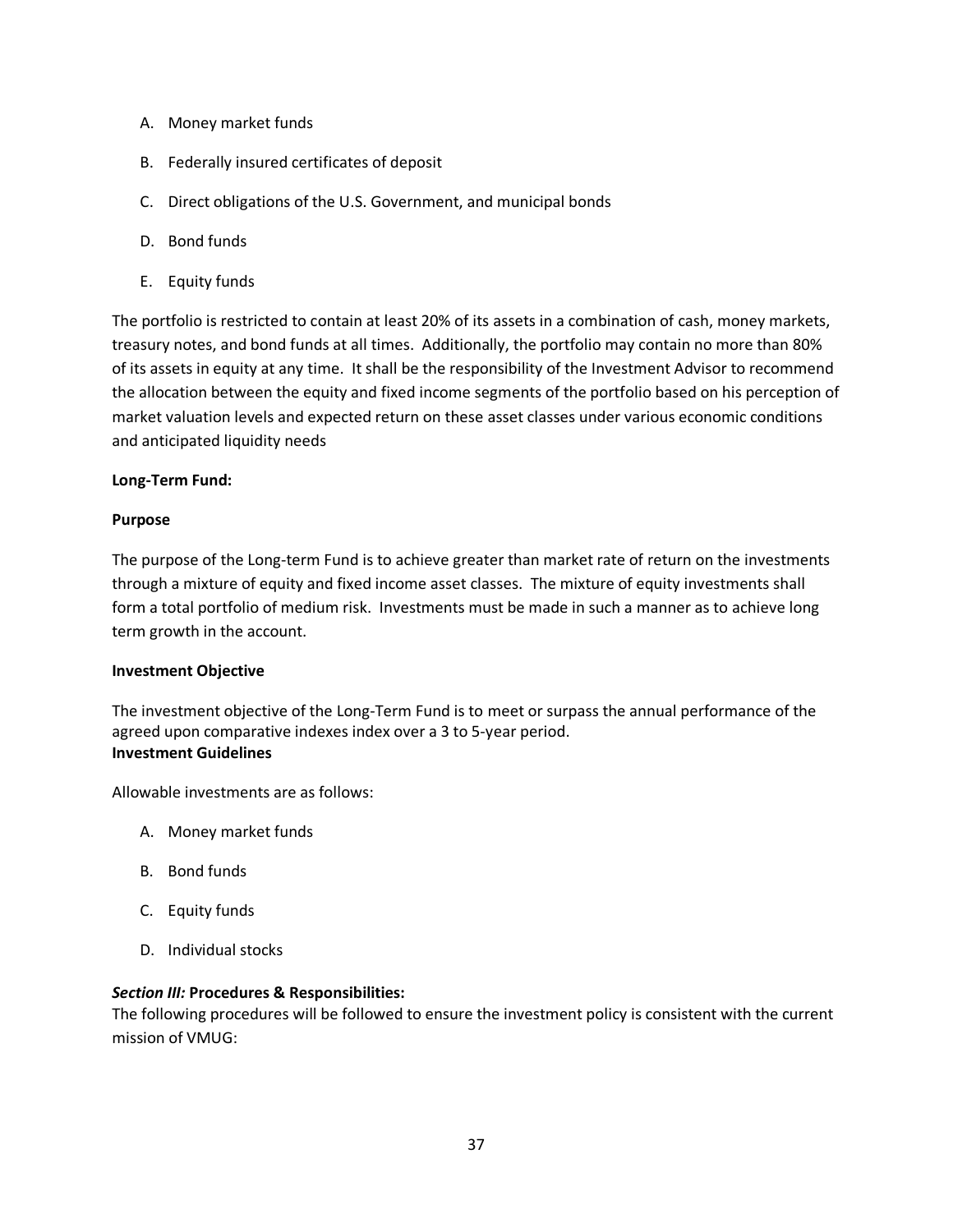The investment policy shall be reviewed annually by the Finance Committee for any necessary revisions. Recommendations for any revisions or modifications will be made to the Board of Directors for approval.

The services of an independent Investment Advisor will be sought to manage portions of VMUG funds. When engaging a new or replacing a current Investment Advisor, the Finance Committee will review the candidate(s) and make a recommendation to the Board of Directors, who shall have the final approval.

The Board of Directors shall annually designate a portion of VMUG's assets as "Investment Funds", which shall then be controlled by this policy.

The Finance Committee will determine the overall asset allocation strategy between the three Fund Pools and the Investment Manager will recommend specific investments for the Short Term and Long Term Pools

The Executive Director is authorized to execute changes recommended by the Investment Advisor to the Investments that are within the Policy directives established by the Finance Committee as long as such changes are approved by the Finance Committee.

The Investment Advisor is responsible for providing to the Executive Director and the Finance Committee monthly and quarterly reports and updates as appropriate.

### *Section IV***: Reporting**

The Executive Director shall prepare and submit to the Board for review the following reports on a quarterly basis:

Operating Fund: The Executive Director shall provide reports for presentation to the Board of Directors that includes the following components:

- A. Schedule of investments
- B. Dividend and Interest income year to date

Short Term Fund: The Executive Director shall provide reports for presentation to the Board of Directors that includes the following components:

- A. Schedule of investments
- B. Dividend and Interest income year to date
- C. Current and life-to-date returns on Fund Investments compared to appropriate comparative indexes

Long Term Fund: The Executive Director shall prepare reports for presentation to the Board of Directors that includes the following components: